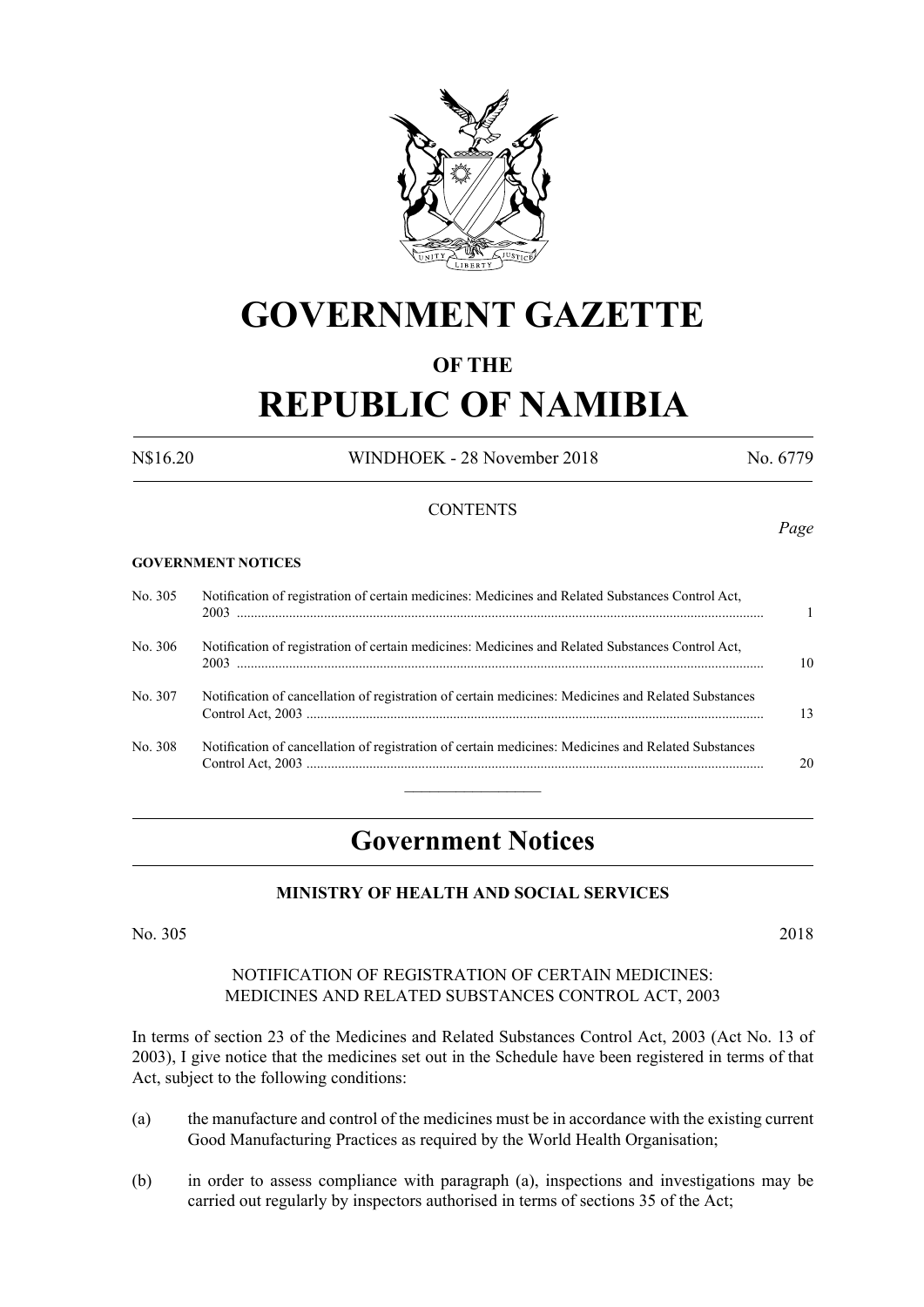| $\overline{2}$ | Government Gazette 28 November 2018                                                                                                                                                                                                                             |                           | 6779 |
|----------------|-----------------------------------------------------------------------------------------------------------------------------------------------------------------------------------------------------------------------------------------------------------------|---------------------------|------|
| (c)            | the information contained in the medicine package insert must, on a regular basis, be updated<br>to conform with the package insert approved by the Namibia Medicines Regulatory Council<br>so as to provide accurate information to the user of the medicines; |                           |      |
| (d)            | the holder of the certificate of registration must comply with the provisions of the Medicines<br>and Related Substances Control Act, 2003;                                                                                                                     |                           |      |
| (e)            | the registration of medicine is subject to regular review regarding its quality, safety and<br>efficacy and the Namibia Medicines Regulatory Council may, as it considers necessary, vary<br>the registration of the medicine;                                  |                           |      |
| (f)            | the first two production batches must be validated in accordance with the detailed process<br>validation protocol which was submitted at the time of the application for registration;                                                                          |                           |      |
| (g)            | a validation report must be submitted to the Namibia Medicines Regulatory Council within<br>one month from the date of completion of the validation referred to in paragraph (f); and                                                                           |                           |      |
| (h)            | the Namibia Medicines Regulatory Council may review the registration dossier and determine<br>the intervals when such review takes place.                                                                                                                       |                           |      |
|                | <b>J. GAESEB</b><br><b>REGISTRAR OF MEDICINES</b>                                                                                                                                                                                                               | Windhoek, 8 November 2018 |      |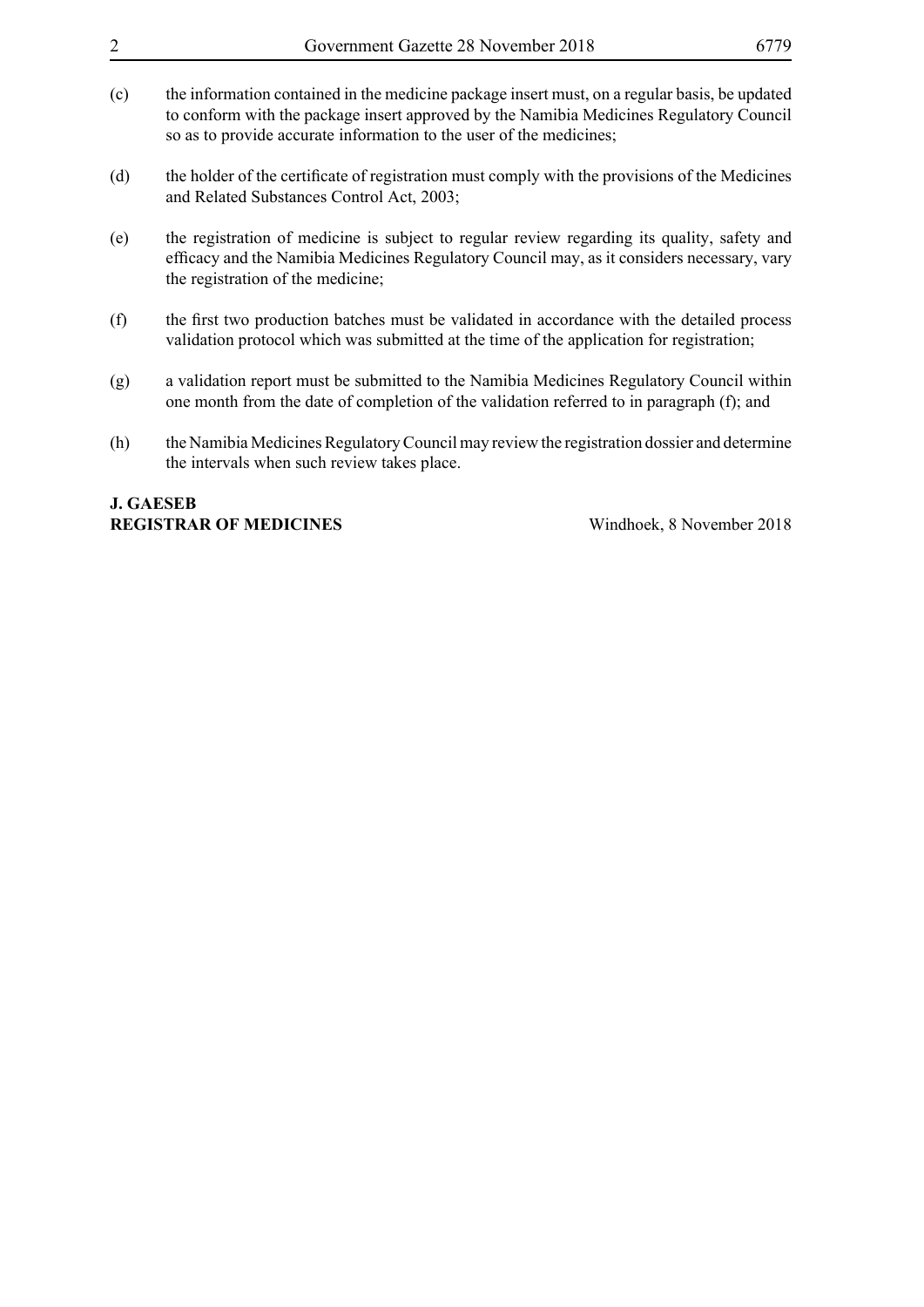| $\mathbf{S}$    | APPLICANT                                          | PROPRIETARY<br><b>NAME</b>                  | ME OF<br><b>ACTIVE(S)</b><br><b>APPROVED NA</b> | <b>DOSAGE</b><br>FORM    | STRENGTH<br><b>DOSE UNIT</b>                                                             | REG.NO         | <b>DATE</b><br>REG. | SCHED.<br>STATUS |
|-----------------|----------------------------------------------------|---------------------------------------------|-------------------------------------------------|--------------------------|------------------------------------------------------------------------------------------|----------------|---------------------|------------------|
|                 | Laboratories (Pty)<br>Dr. Reddy's<br>$\mathbb{E}$  | Topraz 4                                    | Montelukast sodium                              | Chewable<br>tablet       | Montelukast sodium equivalent to<br>Each chewable tablet contains<br>Montelukast 4mg     | 18/10.2.2/0031 | 31/05/2018          | NS <sub>2</sub>  |
| $\mathbf{\sim}$ | Laboratories (Pty)<br>Dr. Reddy's<br>Цd            | Topraz 5                                    | Montelukast sodium                              | Chewable<br>tablet       | Montelukast sodium equivalent to<br>Each chewable tablet contains<br>Montelukast 5mg     | 18/10.2.2/0032 | 31/05/2018 NS2      |                  |
| 3               | Laboratories (Pty)<br>Dr. Reddy's<br>$H_{\rm d}$   | Topraz 10                                   | Montelukast sodium                              | Film-coated<br>tablet    | Montelukast sodium equivalent to<br>Each film-coated tablet contains<br>Montelukast 10mg | 18/10.2.2/0033 | 31/05/2018          | NS <sub>2</sub>  |
| 4               | Laboratories (Pty)<br>Dr. Reddy's<br>Id            | Yelate 30                                   | Duloxetine hydrochloride                        | Capsule                  | hydrochloride equivalent to Duloxetine<br>Each capsule contains Duloxetine<br>30mg       | 18/1.2/0034    | 31/05/2018 NS3      |                  |
| 5               | Laboratories (Pty)<br>Dr. Reddy's<br>Ltd           | Yelate 60                                   | Duloxetine hydrochloride                        | Capsule                  | hydrochloride equivalent to Duloxetine<br>Each capsule contains Duloxetine<br>60mg       | 18/1.2/0035    | 31/05/2018          | NS <sub>3</sub>  |
| $\circ$         | Pharmaceuticals<br>(Pty) Ltd<br>iNova              | Pholtex Plus                                | lephrine<br>Pholcodine+Pheny<br>hydrochloride   | Liquid                   | Each 5ml contains Pholcodine 5mg and<br>Phenylephrine 3.33mg                             | 18/10.1/0036   | 31/05/2018 NS1      |                  |
| 7               | Laboratories South<br>Africa (Pty) Ltd<br>Galderma | Clobex Spray                                | Clobetasol propionate                           | solution<br>Spray        | Each g of spray solution contains<br>Clobetasol 500mcg                                   | 18/13.4.1/0037 | 31/05/2018          | NSI              |
| 47              | Innovata SA (Pty)<br>Ltd                           | Innofer injection IV                        | <b>Iron Sucrose</b>                             | Injection                | Each 5ml of injection contains Elemental<br>Iron 100mg                                   | 18/8.3/0077    | 31/05/2018          | NS <sub>2</sub>  |
| ${}^{\circ}$    | Hetero Labs<br>Limited                             | Sofgen                                      | Sofosbuvir                                      | Tablet                   | Each tablet contains Sofosbuvir 400mg                                                    | 18/20.2.8/0038 | 31/05/2018          | NS <sub>2</sub>  |
| $\sigma$        | Pharmacare Ltd                                     | Laxative Chocolate<br><b>Brooklax Senna</b> | Calcium Sennoside                               | Tablet                   | 60% equivalent to Sennoside A&B $30mg$<br>Each tablet contains Calcium Sennoside         | 18/11.5/0039   | 31/05/2018          | NS <sub>0</sub>  |
| $\overline{10}$ | Pharmacare Ltd                                     | Brooklax Bisacodyl<br>Laxative Pills        | Bisacodyl                                       | coated tablet<br>Enteric | Each tablet contains Bisacodyl 5mg                                                       | 18/11.5/0040   | 31/05/2018   NS0    |                  |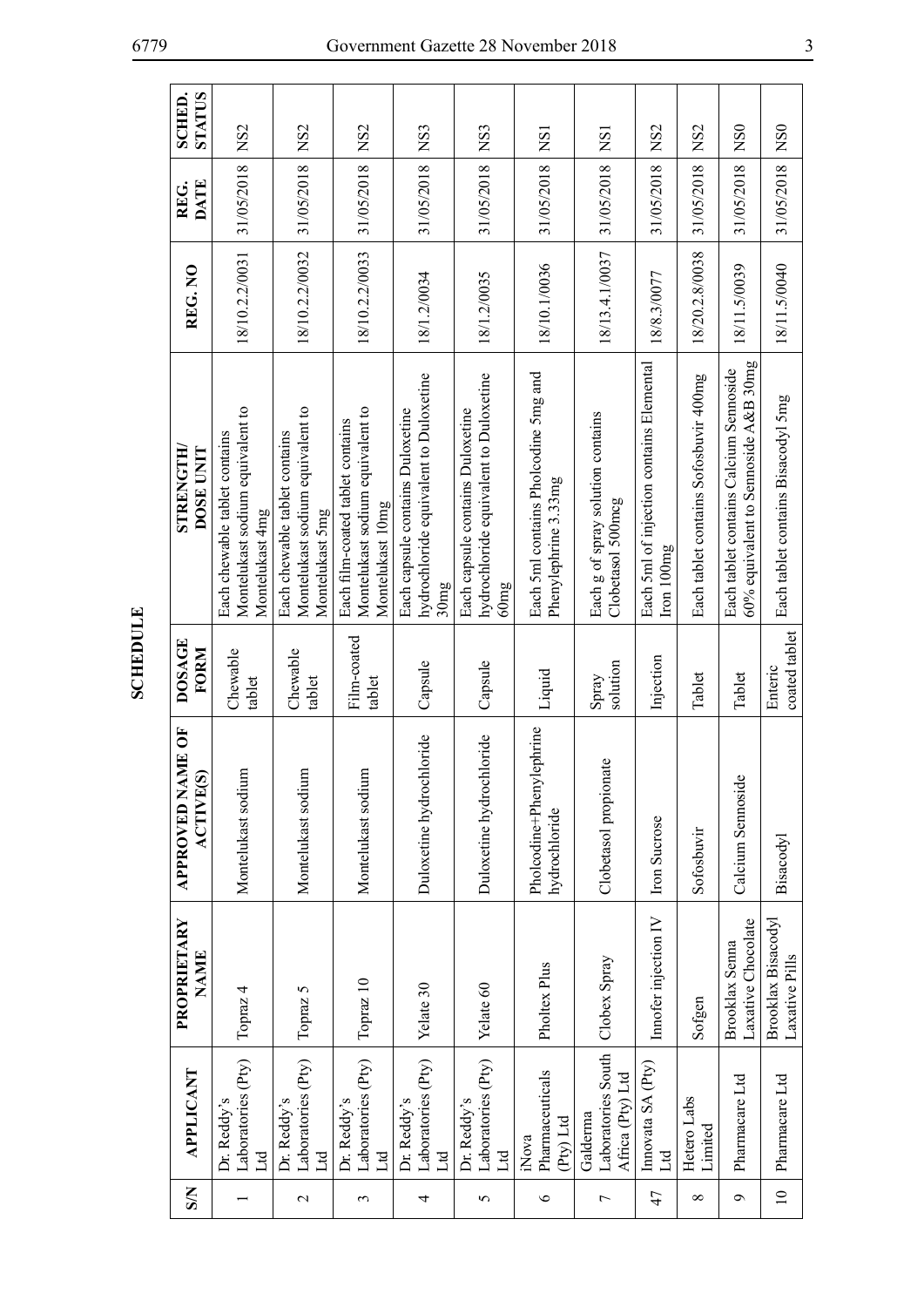| NS <sub>2</sub>                                     | NS <sub>2</sub>                                    | NS <sub>2</sub>                                     | <b>NS1</b>                                                                                                       | NS <sub>2</sub>                                                      |                                                          | NS <sub>2</sub>                        | NS <sub>2</sub>                         | NS <sub>2</sub>                         | NS <sub>2</sub>                     | NS <sub>2</sub>                                               | NS <sub>2</sub>                             | NS <sub>2</sub>                       | NS <sub>2</sub>                        | NS <sub>2</sub>                                  |                                                           |
|-----------------------------------------------------|----------------------------------------------------|-----------------------------------------------------|------------------------------------------------------------------------------------------------------------------|----------------------------------------------------------------------|----------------------------------------------------------|----------------------------------------|-----------------------------------------|-----------------------------------------|-------------------------------------|---------------------------------------------------------------|---------------------------------------------|---------------------------------------|----------------------------------------|--------------------------------------------------|-----------------------------------------------------------|
| 31/05/2018                                          | 31/05/2018                                         | 31/05/2018                                          | 31/05/2018                                                                                                       | 31/05/2018                                                           | 31/05/2018 NS2                                           | 31/05/2018                             | 31/05/2018                              | 31/05/2018                              | 31/05/2018                          | 31/05/2018                                                    | 31/05/2018                                  | 31/05/2018                            | 31/05/2018                             | 31/05/2018                                       | 31/05/2018 NS2                                            |
| 18/21.12/0041                                       | 18/7.1.3/0042                                      | 18/7.1.3/0043                                       | 18/5.8/0044                                                                                                      | 18/20.2.8/0045                                                       | 18/34/0046                                               | 18/26/0047                             | 18/26/0048                              | 18/26/0049                              | 18/20.1.1/0050                      | 18/15.4/0051                                                  | 18/15.4/0052                                | 18/2.5/0053                           | 18/2.5/0054                            | 18/7.1/0055                                      | 18/5.6/0056                                               |
| Each film-coated tablet contains<br>Letrozole 2.5mg | Each film-coated tablet contains<br>Valsartan 80mg | Each film-coated tablet contains<br>Valsartan 160mg | paracetamol 500,0 mg, vitamin C 250,0<br>mg & chlorphenamine maleate 2,0 mg<br>Each effervescent tablet contains | Valaciclovir hydrochloride 500mg<br>Each film-coated tablet contains | Eacch prolonged release tablet contains<br>Melatonin 2mg | Each capsule contains Palbociclib 75mg | Each capsule contains Palbociclib 100mg | Each capsule contains Palbociclib 125mg | Each ml contains Ofloxacin USP 0.3% | Each ml contains Latanoprost 50mcg and<br>Timolol maleate 5mg | Each ml contains Sodium cromoglycate<br>2mg | Each capsule contains Pregabalin 75mg | Each capsule contains Pregabalin 150mg | Each tablet contains Amlodipine besilate<br>10mg | Each tablet contains Betahistine<br>Dihydrochloride 24 mg |
| Film-coated<br>tablet                               | Film-coated<br>tablet                              | Film-coated<br>tablet                               | Effervescent<br>tablet                                                                                           | Film-coated<br>tablet                                                | Prolonged<br>release<br>tablet                           | Capsule                                | Capsule                                 | Capsule                                 | Drops                               | Drops                                                         | Drops                                       | Capsule                               | Capsule                                | Tablet                                           | Tablet                                                    |
| Letrozole                                           | Valsartan                                          | Valsartan                                           | Paracetamol, Vitamin C<br>and Chlorpheniramine<br>maleate                                                        | Valaciclovir hydrochloride                                           | Melatonin                                                | Palbociclib                            | Palbociclib                             | Palbociclib                             | Ofloxacin                           | Latanoprost+Timolol                                           | Sodium cromoglycate                         | Pregabalin                            | Pregabalin                             | $\circ$<br>Amlodipine besilat                    | Betahistine Hydrochloride                                 |
| Letrasan 2.5mg                                      | Dynaval 80mg                                       | Dynaval 160mg                                       | Ceflu <sub>C</sub>                                                                                               | Shilova 500mg                                                        | Melatonin Trinity 2                                      | Ibrance 75mg                           | Ibrance 100mg                           | Ibrance 125mg                           | Zo Ear/Eye Drops                    | Ioprost-T Eye Drops                                           | Allercrom Eye<br>Drops                      | Prega 75                              | Prega 150                              | Amcard-10                                        | Hidrist <sub>24</sub>                                     |
| Key Onologics                                       | Pharma Dynamics<br>(Pty) Ltd                       | Pharma Dynamics<br>$P(y)$ Ltd                       | Trinity Pharma<br>(Pty) Ltd                                                                                      | Aurobindo (Pty)<br>Ltd                                               | Trinity Pharma<br>(Pty) Ltd                              | Pfizer Laboratories<br>PFE (Pty) Ltd   | Pfizer Laboratories<br>PFE (Pty) Ltd    | Pfizer Laboratories<br>PFE (Pty) Ltd    | FDC Limited                         | FDC Limited                                                   | FDC Limited                                 | Hetero Labs<br>Limited                | Hetero Labs<br>Limited                 | Milan Laboratories                               | Aurobindo Pharma<br>(Pty) Ltd                             |
| $\equiv$                                            | $\overline{c}$                                     | 13                                                  | $\overline{1}$                                                                                                   | $\overline{15}$                                                      | $\overline{16}$                                          | $\overline{17}$                        | $\overline{18}$                         | $\overline{19}$                         | 20                                  | $\overline{21}$                                               | 22                                          | 23                                    | 24                                     | 25                                               | 26                                                        |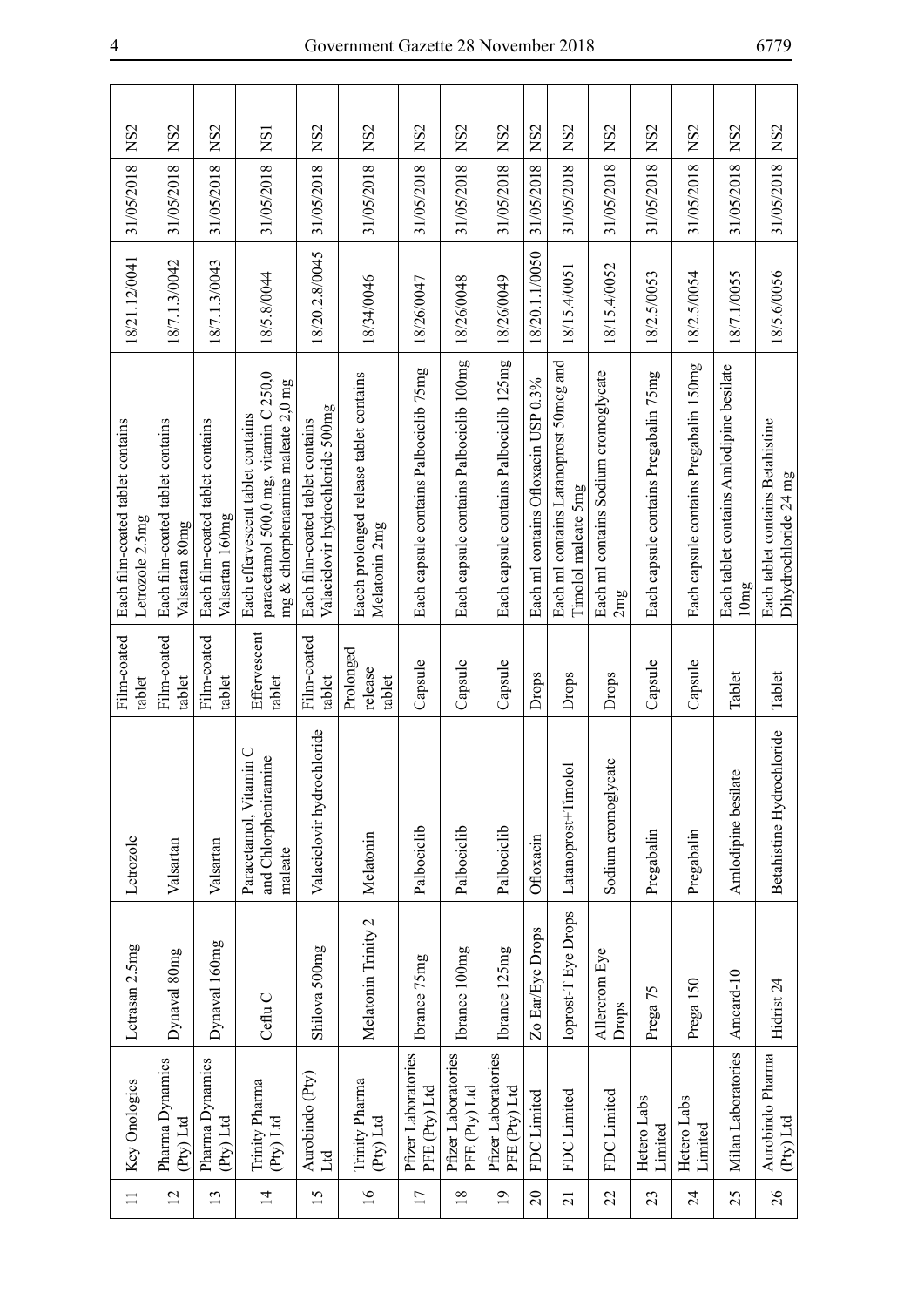| 27                       | Aurobindo Pharma<br>(Pty) Ltd                            | Hidrist 16                  | Betahistine Hydrochloride           | Tablet                | Each tablet contains Betahistine<br>Dihydrochloride 16 mg                             | 18/5.6/0057    | 31/05/2018 | NS <sub>2</sub> |
|--------------------------|----------------------------------------------------------|-----------------------------|-------------------------------------|-----------------------|---------------------------------------------------------------------------------------|----------------|------------|-----------------|
| 28                       | Aurobindo Pharma<br>Pty) Ltd                             | Hidrist 8                   | Betahistine Hydrochloride           | Tablet                | Each tablet contains Betahistine<br>Dihydrochloride 8 mg                              | 18/5.6/0058    | 31/05/2018 | NS <sub>2</sub> |
| 29                       | <b>MSN</b> Laboratory<br>Private Limites                 | Salpraz 40                  | m<br>Pantoprazole Sodi              | Tablet                | Each delayed release tablet contains;<br>Pantoprazole Sodium 40 mg                    | 18/11.4.3/0059 | 31/05/2018 | NS <sub>2</sub> |
| $\overline{\mathcal{E}}$ | <b>MSN</b> Laboratory<br>Private Limites                 | Salpraz 20                  | Pantoprazole Sodium                 | Tablet                | Each delayed release tablet contains;<br>Pantoprazole Sodium 20 mg                    | 18/11.4.3/0060 | 31/05/2018 | NS <sub>2</sub> |
| $\overline{31}$          | <b>MSN</b> Laboratory<br>Private Limites                 | Ramgic                      | Tramadol Hydrochloride              | Injection             | Each ml solution contains Tramadol<br>Hydrochloride 50 mg                             | 18/2.9/0061    | 31/05/2018 | [NS3            |
| 32                       | International,<br>South Africa<br>Population<br>Services | Meuri                       | Ethynylestradiol<br>Desogestrel and | Tablet                | Each Active tablet contains Desogestrel<br>150 µg and Ethynylestradiol 30 µg          | 18/18.8/0062   | 31/05/2018 | NS <sub>2</sub> |
| 33                       | Pharmaceuticals<br>(Pty) Ltd<br>Ranbaxy                  | Ceroxim Suspension          | Cefuroxime Axetil                   | Suspension            | Cefuroxime Axetil equiv. to Cefuroxime<br>Each 5ml suspension contains;<br>$125.0$ mg | 18/20.1.1/0063 | 31/05/2018 | NS <sub>2</sub> |
| 34                       | Pharmaceuticals<br>(Pty) Ltd<br>Ranbaxy                  | Ceroxim Forte<br>Suspension | Cefuroxime Axetil                   | Suspension            | Cefuroxime Axetil equiv. to Cefuroxime<br>Each 5ml suspension contains;<br>$250.0$ mg | 18/20.1.1/0064 | 31/05/2018 | NS <sub>2</sub> |
| 35                       | Aurobindo (Pty)<br>Ltd                                   | Bisbeta 2.5 mg              | Bisoprolol                          | Film Coated<br>Tablet | Each film coated tablet contains<br>Bisoprolo fumarate 2.5mg                          | 18/5.2/0065    | 31/05/2018 | NS <sub>2</sub> |
| 36                       | Aurobindo (Pty)<br>Ltd                                   | Bisbeta 5 mg                | Bisoprolol                          | Film Coated<br>Tablet | Each film coated tablet contains<br>Bisoprolo fumarate 5mg                            | 18/5.2/0066    | 31/05/2018 | NS <sub>2</sub> |
| 37                       | Aurobindo (Pty)<br>Ltd                                   | Bisbeta 10 mg               | Bisoprolol                          | Film Coated<br>Tablet | Each film coated tablet contains<br>Bisoprolo fumarate 10 mg                          | 18/5.2/0067    | 31/05/2018 | NS <sub>2</sub> |
| 38                       | Aurobindo (Pty)<br>Ltd                                   | Trantrin 10mg<br>Tablets    | Cetirizine hydrochloride            | Film Coated<br>Tablet | Each film-coated tablet contains<br>Cetirizine Hydrochloride 10 mg                    | 18/5.7.1/0068  | 31/05/2018 | NS <sub>2</sub> |
| 39                       | South africa (Pty)<br>Sanofi Aventis<br>Ltd              | Clexiwin 20                 | Enoxaparin sodium                   | Injection             | Each 0.2ml contains 20.0 mg enoxaparin<br>Sodium                                      | 18/8.2/0069    | 31/05/2018 | NS <sub>2</sub> |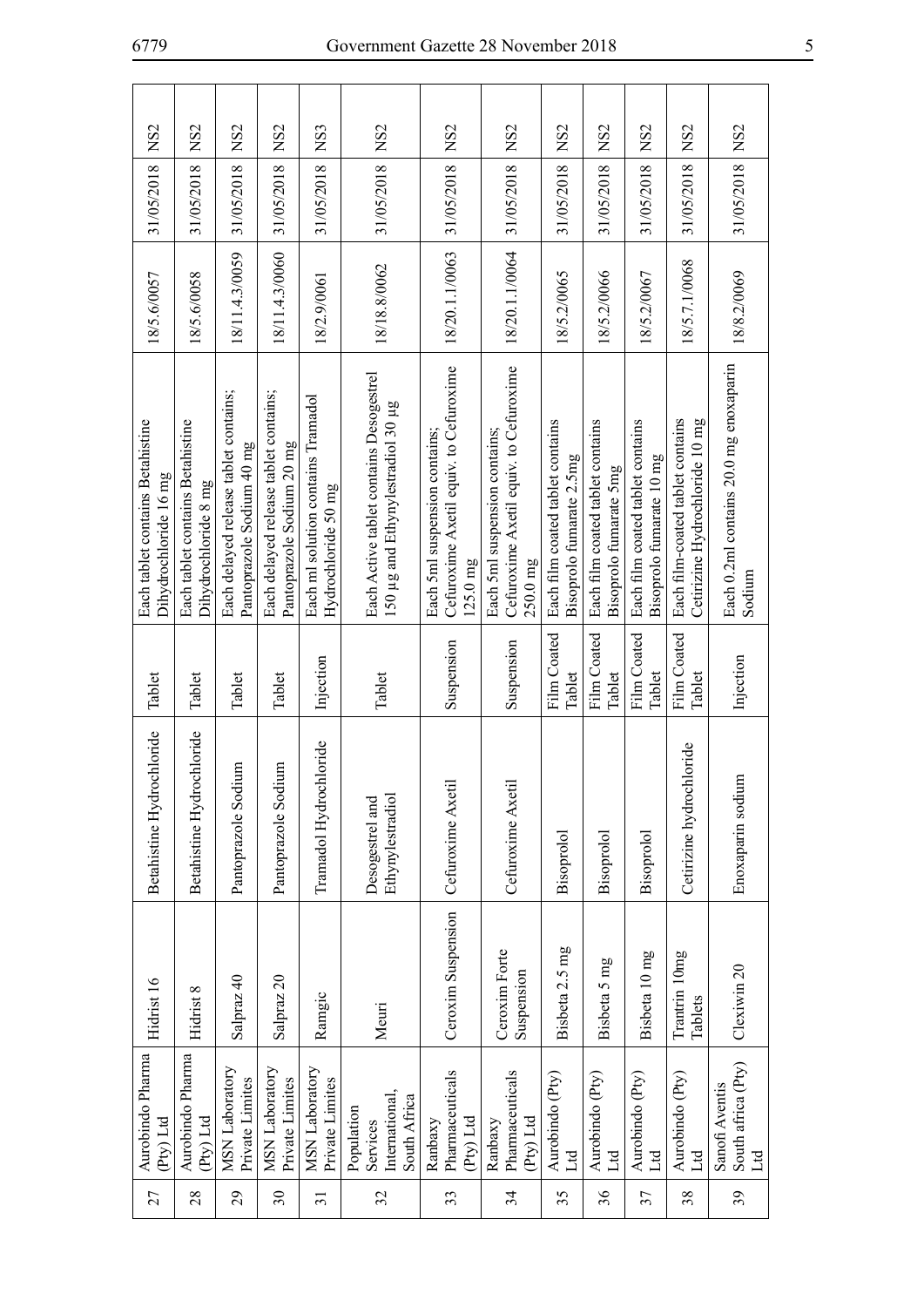| NS <sub>2</sub>                                  | NS <sub>2</sub>                                  | NS <sub>2</sub>                                     | NS <sub>2</sub>                                     | NS <sub>2</sub>                                   | NS3                                         | NS <sub>2</sub>                                                             | NS <sub>2</sub>                        | NS <sub>2</sub>                                 | NS <sub>2</sub>                                                                               | NS <sub>2</sub>                                               |
|--------------------------------------------------|--------------------------------------------------|-----------------------------------------------------|-----------------------------------------------------|---------------------------------------------------|---------------------------------------------|-----------------------------------------------------------------------------|----------------------------------------|-------------------------------------------------|-----------------------------------------------------------------------------------------------|---------------------------------------------------------------|
| 31/05/2018                                       | 31/05/2018                                       | 31/05/2018                                          | 31/05/2018                                          | 31/05/2018                                        | 31/05/2018                                  | 31/05/2018                                                                  | 08/02/2018                             | 08/02/2018                                      | 08/02/2018                                                                                    | 08/02/2018                                                    |
| 18/8.2/0070                                      | 18/8.2/0071                                      | 18/8.2/0072                                         | 18/8.2/0073                                         | 18/8.2/0074                                       | 18/2.1/0075                                 | 18/11.4.3/0076                                                              | 18/20.1.7/0077                         | 18/20.2.8/0078                                  | 18/20.1.1/0079                                                                                | 18/20.1.1/0080                                                |
| Each 0.4ml contains 40.0 mg enoxaparin<br>Sodium | Each 0.6ml contains 60.0 mg enoxaparin<br>Sodium | Each 0.8ml contains 80.0 mg enoxaparin<br>Sodium    | Each 1.0ml contains 100.0 mg<br>enoxaparin Sodium   | Each 3.0ml contains 300.0 mg<br>enoxaparin Sodium | Each vial contains Propofol 1% w/v          | Each vial contains 42.5 mg esomeprazole<br>sodium eq. to 40 mg esomeprazole | 50 mg/vial                             | 30mg/5ml                                        | Erythromycin stearate equivalent to<br>Each film-coated tablet contains<br>Erythromycin 250mg | Each Type 1 USP glass vial contains<br>Cefazolin sodium 500mg |
| Injection                                        | Injection                                        | Injection                                           | Injection                                           | Injection                                         | Infusion                                    | Powder for<br>Injection                                                     | Lyophilized<br>powder for<br>Injection | Suspension<br>for Oral<br>Powder                | Film-coated<br>tablet                                                                         | solution for<br>Powder for<br>injection                       |
| Enoxaparin sodium                                | Enoxaparin sodium                                | Enoxaparin sodium                                   | Enoxaparin sodium                                   | Enoxaparin sodium                                 | Propofol Intravenous<br>infusion $(1\%w/v)$ | Esomeprazole sodium                                                         | Amphotericin-B for<br>Injection, USP   | Oseltamivir Phosphate                           | Eryhtromycin stearate                                                                         | Cefazolin sodium                                              |
| Clexiwin 40                                      | Clexiwin 60                                      | Clexiwin 80                                         | Clexiwin 100                                        | Clexiwin 300                                      | Provive 1%                                  | Nexipraz IV                                                                 | Ampho-B 50mg                           | Tamiflu 6mg/ml<br>Powder for Oral<br>Suspension | Erythromycin-Dore<br>250mg                                                                    | Cefazolin sodium for<br>injection BP 500mg                    |
| South africa (Pty)<br>Sanofi Aventis<br>Ltd      | South africa (Pty)<br>Sanofi Aventis<br>Ltd      | South africa (Pty)<br>Sanofi Aventis<br>$_{\rm Ld}$ | South africa (Pty)<br>Sanofi Aventis<br>$\mathbb H$ | South africa (Pty)<br>Sanofi Aventis<br>Ltd       | Investments $(Pty)$<br>Cospharm<br>Ltd      | Pharmaceuticals<br>S.A (Pty) Ltd.<br>Sum                                    | Sciences Limited<br><b>VHB</b> Medi    | Roche Products<br>(Pty) Ltd                     | Pharmaceuticals<br>(Pty) Ltd<br>Dore                                                          | Swiss Parenteral<br>Pvt Ltd                                   |
| $\Theta$                                         | $\frac{1}{4}$                                    | $\overline{4}$                                      | 43                                                  | 4                                                 | 45                                          | $\frac{4}{6}$                                                               | 47                                     | 48                                              | $\overline{6}$                                                                                | 50                                                            |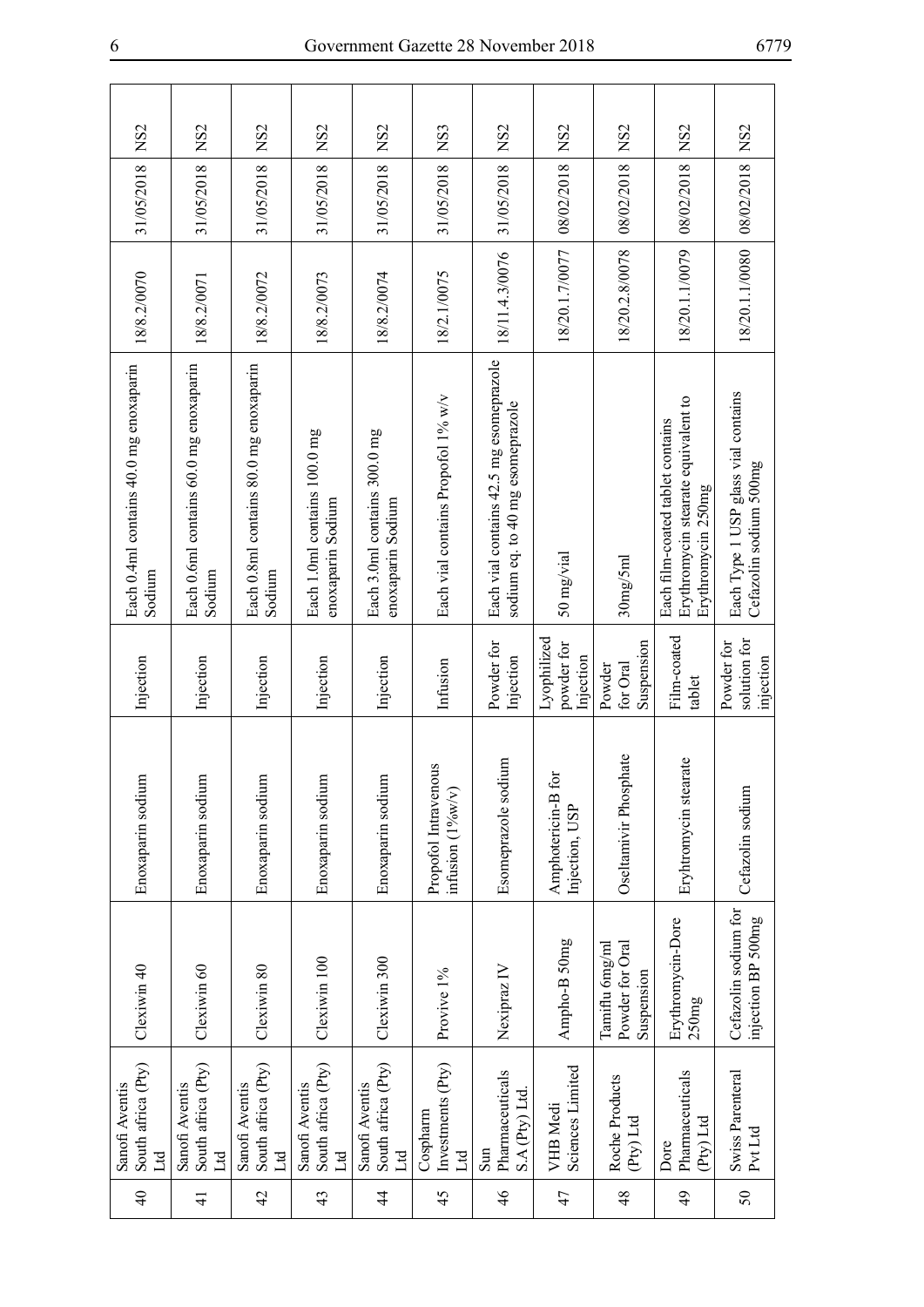| 51     | Pharma Dynamics<br>(Pty) Ltd         | PEPLOC OTC                    | Pantoprazole sodium                               | Tablet                               | Each tablet contains Pantoprazole sodium<br>20mg                                                                                                                                                                                                                                                                                       | 18/11.4/0081   | 08/02/2018 | <b>NS1</b>      |
|--------|--------------------------------------|-------------------------------|---------------------------------------------------|--------------------------------------|----------------------------------------------------------------------------------------------------------------------------------------------------------------------------------------------------------------------------------------------------------------------------------------------------------------------------------------|----------------|------------|-----------------|
| 52     | Trinity Pharma<br>(Pty) Ltd          | Diacro MR 30mg                | Gliclazide                                        | Modified<br>release<br>tablet        | Each modified release tablet contains<br>Gliclazide 30mg                                                                                                                                                                                                                                                                               | 18/21.2/0082   | 08/02/2018 | NS <sub>2</sub> |
| 53     | Trinity Pharma<br>(Pty) Ltd          | Diacro MR 60mg                | Gliclazide                                        | Modified<br>release<br>tablet        | Each modified release tablet contains<br>Gliclazide 60mg                                                                                                                                                                                                                                                                               | 18/21.2/0083   | 08/02/2018 | NS <sub>2</sub> |
| 54     | Investments (Pty)<br>Cosphatm<br>Ltd | Levoplant                     | Progestogen                                       | Subdermal<br>implant                 | containing 75mg of levonorgestrel, the<br>active ingredient, for a total of 150mg.<br>The product is a set of two rods, each                                                                                                                                                                                                           | 18/21.8.2/0084 | 08/02/2018 | NS <sub>2</sub> |
| 55     | Ferring (Pty) Ltd                    | Minirin Melt 60mcg            | Desmopressin acetate                              | Sublingual<br>tablet                 | 60 µg Desmopressin per sublingual tablet                                                                                                                                                                                                                                                                                               | 18/18.2/0085   | 08/02/2018 | NS <sub>2</sub> |
| 56     | Dezzo Trading 392<br>(Pty) Ltd       | Co-Trimoxazole<br>Ascendis DS | Co-trimoxazole                                    | Tablet                               | Each tablet contains Sulfamethoxazole<br>800mg and Trimethoprim 160mg                                                                                                                                                                                                                                                                  | 18/20.1.4/0086 | 08/02/2018 | NS <sub>2</sub> |
| 57     | Dezzo Trading 392<br>(Pty) Ltd       | Phlexy 250mg/5ml              | Phenytoin sodium                                  | Injection                            | Each vial contains Phenytoin sodium<br>250mg                                                                                                                                                                                                                                                                                           | 18/2.6/0087    | 08/02/2018 | NS3             |
| 58     | Laboratories<br>Servier              | 15mg/6,14mg<br>Lonsurf        | Trifluridine and Tipiracil<br>hydrochloride       | Film-coated<br>tablet                | Each film-coated tablet contains<br>Trifluridine 15mg and Tipiracil<br>hydrochloride 7.065mg                                                                                                                                                                                                                                           | 18/26/0088     | 08/02/2018 | NS <sub>2</sub> |
| 59     | Laboratories<br>Servier              | 20mg/8,19mg<br>Lonsurf        | piracil<br>Trifluridine and Tip<br>hydrochloride  | Film-coated<br>tablet                | Each film-coated tablet contains<br>Trifluridine 20mg and Tipiracil<br>hydrochloride 9.420mg                                                                                                                                                                                                                                           | 18/26/0089     | 08/02/2018 | NS <sub>2</sub> |
| $60\,$ | Novartis SA (Pty)<br>Ltd             | Ultibro Breezhaler            | Glycopyrronium bromide<br>Indacaterol maleate and | Dry powder<br>inhalation<br>capsules | equivalent to 85 micrograms indacaterol<br>leaves the mouthpiece of the inhaler) is<br>maleate equivalent to 110 micrograms<br>bromide equivalent to 50 micrograms<br>and 43 micrograms glycopyrronium.<br>Each capsule contains indacaterol<br>The delivered dose (the dose that<br>indacaterol and glycopyrronium<br>glycopyrronium. | 18/10.2/0090   | 08/02/2018 | NS <sub>2</sub> |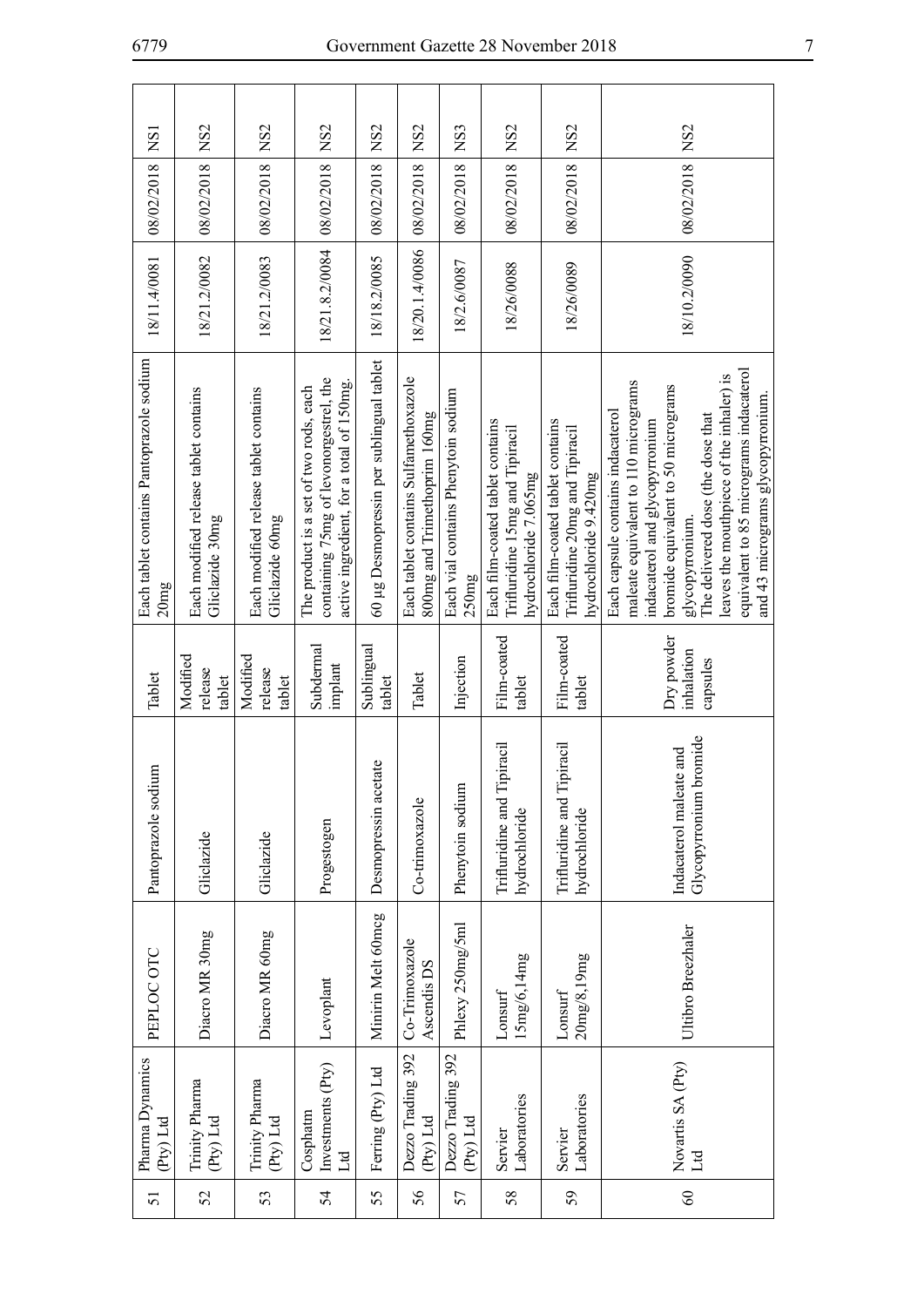| NS <sub>2</sub>                                                              |                                                                             | NS <sub>2</sub>                                                     | NS <sub>2</sub>                                                      | NS <sub>2</sub>                                                   | NS <sub>2</sub>                                                   | NS <sub>2</sub>                                                   |                                                                                | NS <sub>2</sub>                                                                                                           | NS <sub>2</sub>                                                                                                           | NS <sub>2</sub>                                                                                                               | NS3                                            |
|------------------------------------------------------------------------------|-----------------------------------------------------------------------------|---------------------------------------------------------------------|----------------------------------------------------------------------|-------------------------------------------------------------------|-------------------------------------------------------------------|-------------------------------------------------------------------|--------------------------------------------------------------------------------|---------------------------------------------------------------------------------------------------------------------------|---------------------------------------------------------------------------------------------------------------------------|-------------------------------------------------------------------------------------------------------------------------------|------------------------------------------------|
| 08/02/2018                                                                   | 08/02/2018 NS2                                                              | 08/02/2018                                                          | 08/02/2018                                                           | 08/02/2018                                                        | 08/02/2018                                                        | 08/02/2018                                                        | 08/02/2018 NS2                                                                 | 08/02/2018                                                                                                                | 08/02/2018                                                                                                                | 08/02/2018                                                                                                                    | 08/02/2018                                     |
| 18/7.1.3/0091                                                                | 18/7.1.3/0092                                                               | 18/7.1.3/0093                                                       | 18/7.1.3/0094                                                        | 18/7.1.3/0095                                                     | 18/7.1.3/0096                                                     | 18/7.1.3/0097                                                     | 18/26/0098                                                                     | 18/7.1.3/0099                                                                                                             | 18/7.1.3/0100                                                                                                             | 18/7.1.3/0101                                                                                                                 | 18/2.2/0102                                    |
| Each tablet contains Bisoprolol fumarate<br>5mg and Amlodipine besilate 10mg | Each tablet contains Bisoprolol fumarate<br>5mg and Amlodipine besilate 5mg | Each tablet contains Bisoprolol fumarate<br>10mg and Amlodipine 5mg | Each tablet contains Bisoprolol fumarate<br>10mg and Amlodipine 10mg | Each uncoated tablet contains perindopril<br>tert-butylamine 2 mg | Each uncoated tablet contains perindopril<br>tert-butylamine 4 mg | Each uncoated tablet contains perindopril<br>tert-butylamine 8 mg | Each 2 ml vial contains eribulin mesilate<br>equivalent to 0,88 mg of eribulin | Secubitril 24.3 mg, Valsartan 25.7 mg (as<br>Sacubitri valsartan Sodium salt complex<br>Each film coated tablet contains; | Secubitril 48.6 mg, Valsartan 51.4 mg (as<br>Sacubitri valsartan Sodium salt complex<br>Each film coated tablet contains; | mg (as Sacubitri valsartan Sodium salt<br>Secubitril 97.2 mg, Valsartan 102.8<br>Each film coated tablet contains;<br>complex | Each tablet contains Zolpidem Tartrate<br>10mg |
| Tablet                                                                       | Tablet                                                                      | Tablet                                                              | Tablet                                                               | Uncoated<br>Tablets                                               | uncoated<br>Tablets                                               | Uncoated<br>Tablets                                               | Solution for<br>Injection                                                      | Tablets                                                                                                                   | Tablets                                                                                                                   | Tablets                                                                                                                       | Film-Coated<br>Tablet                          |
| fumarate+Amlodipine<br>Bisoprolol<br>besilate                                | fumarate+Amlodipine<br>Bisoprolol<br>besilate                               | fumarate+Amlodipine<br>Bisoprolol<br>besilate                       | fumarate+Amlodipine<br>Bisoprolol<br>besilate                        | Perindopril tert-butylamine<br>$2 \text{ mg}$                     | Perindopril tert-butylamine<br>$4 \text{ mg}$                     | Perindopril tert-butylamine<br>$8 \text{ mg}$                     | Eribulin Mesylate                                                              | Sacubitril / Valsartan                                                                                                    | Sacubitril / Valsartan                                                                                                    | Sacubitril / Valsartan                                                                                                        | Zolpidem Tartarate                             |
| Concor Amlo<br>$5+10mg$                                                      | Concor Amlo 5+5mg                                                           | Concor Amlo<br>$10+5mg$                                             | Concor Amlo<br>$10+10mg$                                             | Reprex 2 mg                                                       | Reprex 4 mg                                                       | Reprex 8 mg                                                       | Halaven                                                                        | Entresto 50 mg                                                                                                            | Entresto 100 mg                                                                                                           | Entresto 200 mg                                                                                                               | $Z$ olpi- $Z$ 10mg                             |
| Merck (Pty) Ltd                                                              | Merck (Pty) Ltd                                                             | Merck (Pty) Ltd                                                     | Merck (Pty) Ltd                                                      | Aurobindo (Pty)<br>$\mathbb{E}$                                   | Aurobindo (Pty)<br>Ld                                             | Aurobindo (Pty)<br>Ltd                                            | Pharmaceuticals<br>(Pty) Ltd.<br>Equity                                        | Africa (Pty) Ltd<br>Novartis South                                                                                        | Africa (Pty) Ltd<br>Novartis South                                                                                        | Africa (Pty) Ltd<br>Novartis South                                                                                            | Trinity Pharma<br>(Pty) Ltd                    |
| $\overline{6}$                                                               | 62                                                                          | 63                                                                  | $\mathcal{Z}$                                                        | 65                                                                | $\delta$                                                          | 67                                                                | 68                                                                             | 69                                                                                                                        | $\mathcal{L}$                                                                                                             | $\overline{7}$                                                                                                                | 72                                             |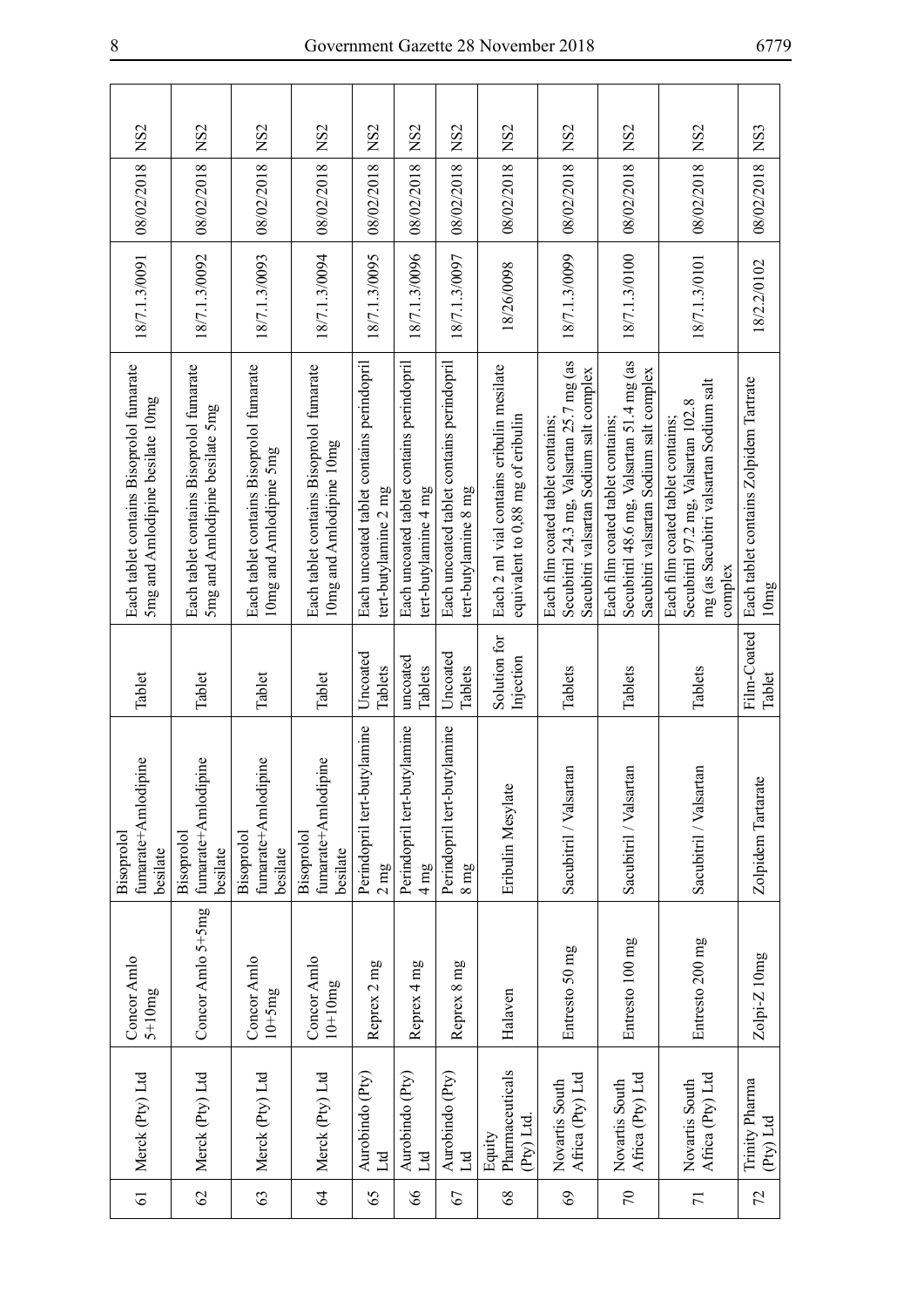| 08/02/2018   NS2                                         | 08/02/2018   NS2                                          | 08/02/2018   NS2                                           |                                                                                                                                  |  |
|----------------------------------------------------------|-----------------------------------------------------------|------------------------------------------------------------|----------------------------------------------------------------------------------------------------------------------------------|--|
| 18/30.1/0103                                             | 18/30.1/0104                                              | 18/30.1/0105                                               | 18/11.4/0106   08/02/2018   NS0                                                                                                  |  |
| Each vial contains Human Coagulation<br>Factor VIII250IU | Each vial contains Human Coagulation<br>Factor VIII 500IU | Each vial contains Human Coagulation<br>Factor VIII 1000IU | 106.5 mg and Calcium carbonate 187.5<br>Each chewable tablet contains: Sodium<br>alginate 250 mg, sodium bicarbonate<br>mg.<br>E |  |
| Powder and<br>solution for<br>solvent for<br>injection   | solution for<br>Powder and<br>solvent for<br>injection    | solution for<br>Powder and<br>solvent for<br>injection     | Chewable<br>tablets                                                                                                              |  |
| Human coagulation Factor<br>VШ                           | Human coagulation Factor<br>VШ                            | Human coagulation Factor<br>VШ                             | Sodium alginate, Sodium<br>bicarbonate and Calcium<br>carbonate.                                                                 |  |
| Octanate 250 IU                                          | Octanate 500IU                                            | Octanate 500IU                                             | Gaviscon Double<br><b>Action Tablet</b>                                                                                          |  |
| 73 Cctapharma AG                                         | 74 Cctapharma AG                                          | 75   Octapharma AG                                         | 76   Reckitt Benckiser                                                                                                           |  |
|                                                          |                                                           |                                                            |                                                                                                                                  |  |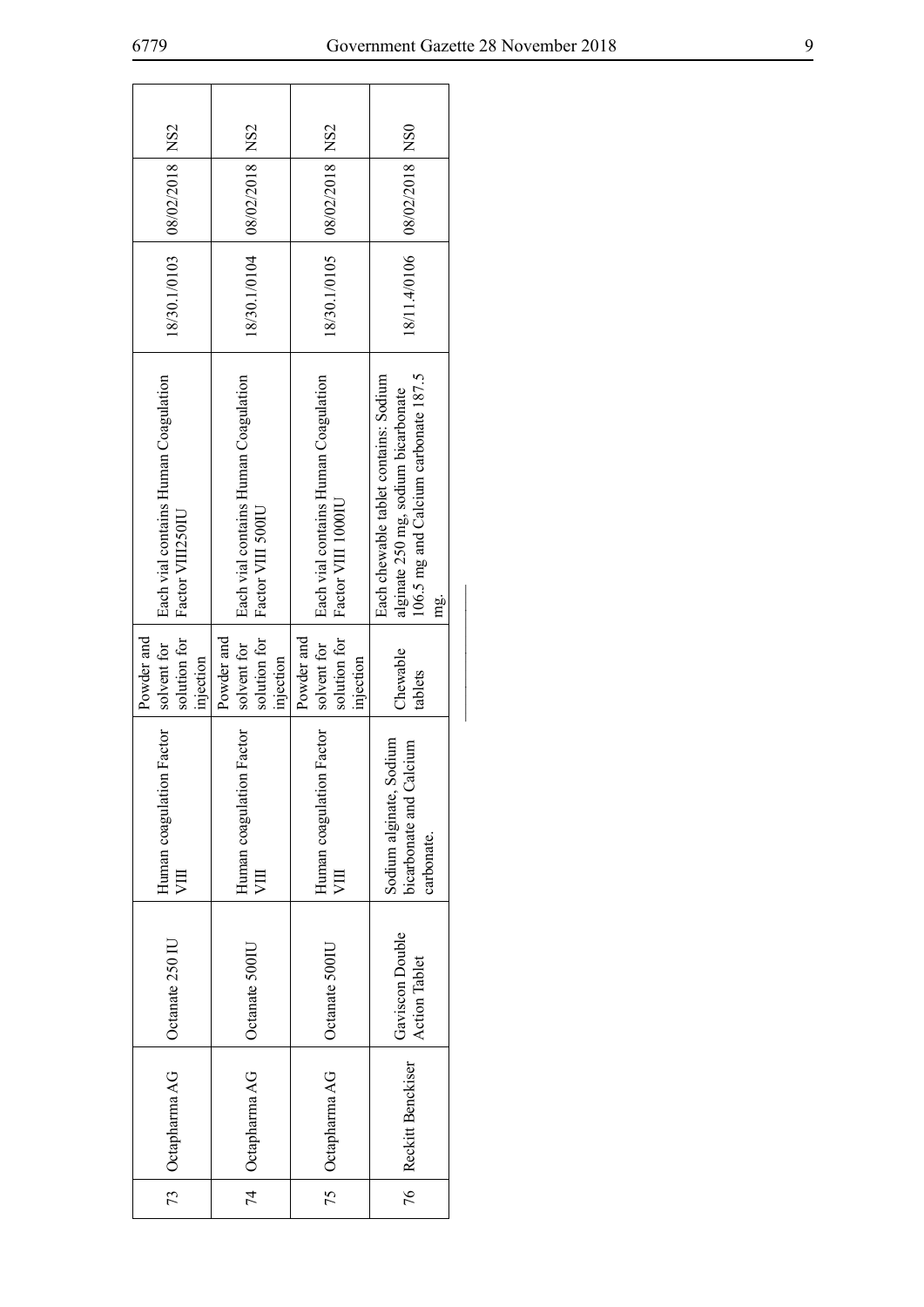# **MINISTRY OF HEALTH AND SOCIAL SERVICES**

No. 306 2018

#### NOTIFICATION OF REGISTRATION OF CERTAIN MEDICINES: MEDICINES AND RELATED SUBSTANCES CONTROL ACT, 2003

In terms of section 23 of the Medicines and Related Substances Control Act, 2003 (Act No. 13 of 2003), I give notice that the veterinary medicines set out in the Schedule have been registered in terms of that Act, subject to the following conditions:

- (a) the manufacture and control of the medicines must be in accordance with the existing current Good Manufacturing Practices as determined by the Namibia Medicines Regulatory Council;
- (b) in order to assess compliance with paragraph (a), inspections and investigations may be carried out regularly by inspectors authorised in terms of sections 35 of the Act;
- (c) the information contained in the medicine package insert must, on a regular basis, be updated to conform with the package insert approved by the Namibia Medicines Regulatory Council so as to provide accurate information to the user of the medicines;
- (d) the holder of the certificate of registration must comply with the provisions of the Medicines and Related Substances Control Act, 2003;
- (e) the registration of medicine is subject to regular review regarding its quality, safety and efficacy and the Namibia Medicines Regulatory Council may, as it considers necessary, vary the registration of the medicine;
- (f) the first two production batches must be validated in accordance with the detailed process validation protocol which was submitted at the time of the application for registration;
- (g) a validation report must be submitted to the Namibia Medicines Regulatory Council within one month from the date of completion of the validation referred to in paragraph (f); and
- (h) the Namibia Medicines Regulatory Council may review the registration dossier and determine the intervals when such review takes place.

**J. Gaeseb Registrar of Medicines** Windhoek, 8 November 2018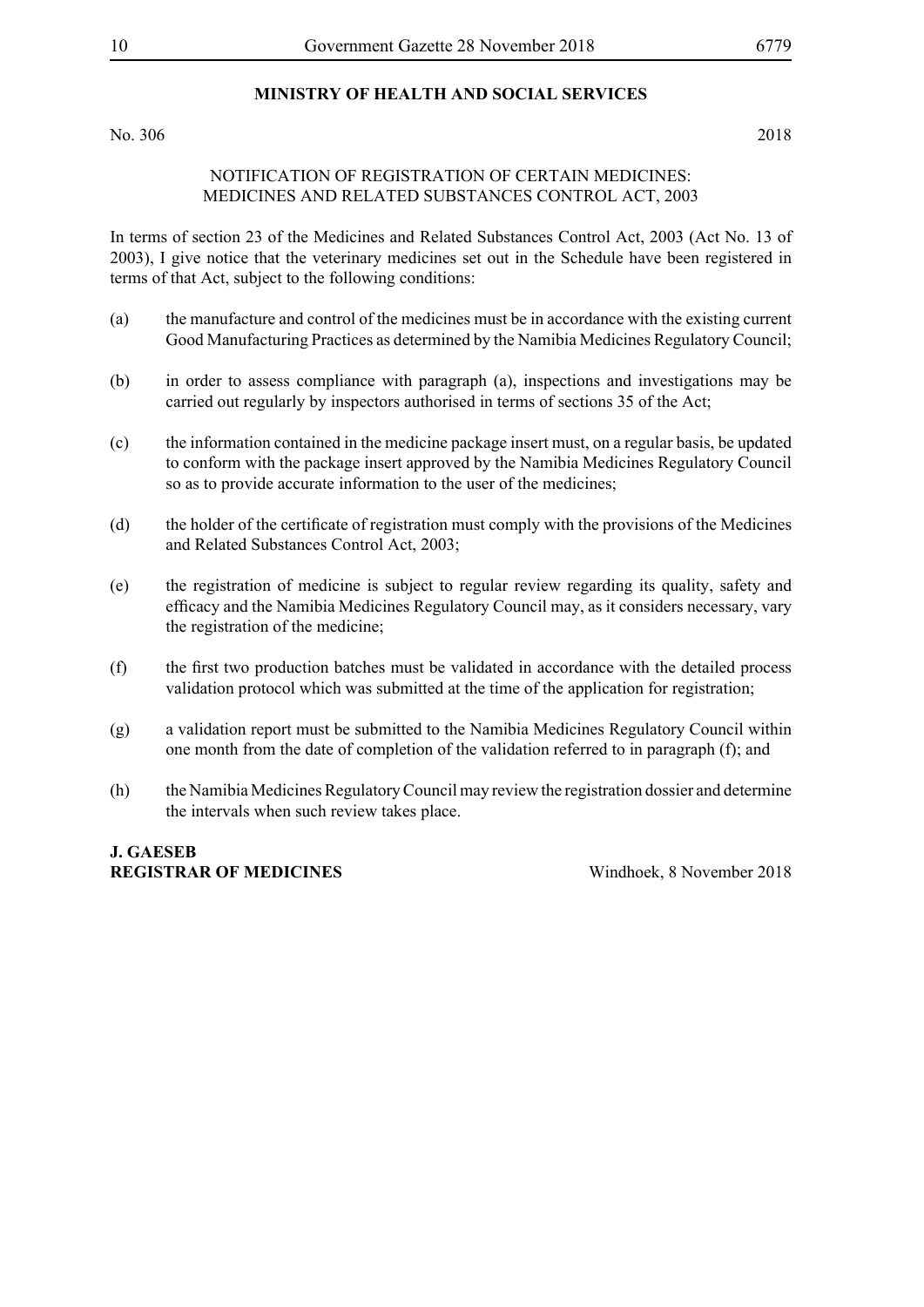| SSN             | APPLICANT                         | PROPRIETARY<br>NAME          | <b>STRENGTH/</b><br>INIT<br><b>DOSE</b>                                                                                    | DOSAGE FORM                                              | <b>SCHEDULING</b><br>STATUS | <b>SPECIES</b>                   | <b>REGISTRATION</b><br>NUMBER | <b>REGISTRATION</b><br>DATE |
|-----------------|-----------------------------------|------------------------------|----------------------------------------------------------------------------------------------------------------------------|----------------------------------------------------------|-----------------------------|----------------------------------|-------------------------------|-----------------------------|
|                 | Bayer (Pty) Ltd                   | Eutha-naze                   | Sodium pentobarbitone 200 mg/<br>$\mathbf{H}$                                                                              | Injectable solution                                      | NS4                         | Dogs, cats                       | V18/1.9/1399                  | 31/05/2018                  |
| $\mathbf 2$     | Health (Pty) Ltd<br>Phibro Animal | Stafac 500                   | g/g<br>Virginiamycin 500                                                                                                   | Oral: premix<br>powder                                   | N <sub>S0</sub>             | Poultry,<br>Cattle<br>Pigs,      | V18/25.1/1400                 | 31/05/2018                  |
| 3               | Health (Pty) Ltd<br>Phibro Animal | Coxistac G <sub>12%</sub>    | Salinomycin 120 g/kg                                                                                                       | Oral: premix<br>powder                                   | NSO                         | Poultry,<br>Cattle<br>Pigs,      | V18/25.1/1401                 | 31/05/2018                  |
| 4               | Intervet SA (Pty)<br>Ltd          | Finadyne                     | Flunixin meglumine equivalent<br>to 50 mg/ml Flunixin                                                                      | Injectable solution NS2                                  |                             | Cattle, Pigs,<br>Horses,<br>Dogs | V18/3.2.2/1402                | 31/05/2018                  |
| 5               | Virbac RSA (Pty)<br>Ħ             | Uniferon 20% Vet             | Iron (III) dextran complex<br>mg/ml<br>equivalent to 200<br>elemental iron                                                 | Injectable solution                                      | NS <sub>0</sub>             | Piglets                          | V18/19.3/1403                 | 31/05/2018                  |
| $\circ$         | Virbac RSA (Pty)<br>Ltd           | Revazol Injection 5<br>mg/ml | Each ml contains 5.0 mg/ml<br>atipamezole hydrochloride                                                                    | Injectable solution                                      | NS <sub>2</sub>             | Dogs, cats                       | V18/1.4.3/1404                | 31/05/2018                  |
| $\overline{ }$  | Virbac RSA (Pty)<br>Ltd           | Equidine 10 mg/ml            | $10.0$ mg<br>detomidine hydrochloride<br>Each ml contains                                                                  | Injectable solution                                      | NS <sub>3</sub>             | Horses                           | V18/1.4.2/1405                | 31/05/2018                  |
| ${}^{\circ}$    | Health (Pty) Ltd<br>Phibro Animal | TAbic MB                     | Diease Virus:<br>$10^{2.5} - 10^{3.1}$<br>Infectious Bursal<br>IBDV M.B Strain<br>$\mathrm{EID}_{\underline{\mathbf{50}}}$ | Vaccine: eye drop<br>or drinking water                   | NSO                         | Poultry                          | V18/24.3.1/1406               | 31/05/2018                  |
| ٩               | Health (Pty) Ltd<br>Phibro Animal | TAbic VH                     | Newcastle Disease virus: NDV<br>VH Strain $10^6-10^{7.5}\,\mathrm{EID}_{50}$                                               | Vaccine: eye drop,<br>drinking water or<br>aerosol spray | N <sub>S0</sub>             | Poultry                          | V18/24.3.1/1407               | 31/05/2018                  |
| $\overline{10}$ | Health (Pty) Ltd<br>Phibro Animal | TAbic IB Var                 | $10^{3.2}\,\mathrm{ED}_{\rm 50}$<br>Infectious Bronchitis Virus:<br>IBV 233A strain 1                                      | Vaccine: eye drop,<br>coarse spray or<br>aerosol         | N <sub>S0</sub>             | Poultry                          | V18/24.3.1/1408               | 31/05/2018                  |
|                 | Virbac RSA (Pty)<br>$_{\rm Ld}$   | Medodin 1.0 mg/ml            | medetomidine hydrochloride<br>1.0 <sub>mg</sub><br>Each ml contains                                                        | Injectable solution                                      | NS <sub>3</sub>             | Dogs, cats                       | V18/1.4.2/1409                | 31/05/2018                  |

**SCHEDULE SCHEDULE**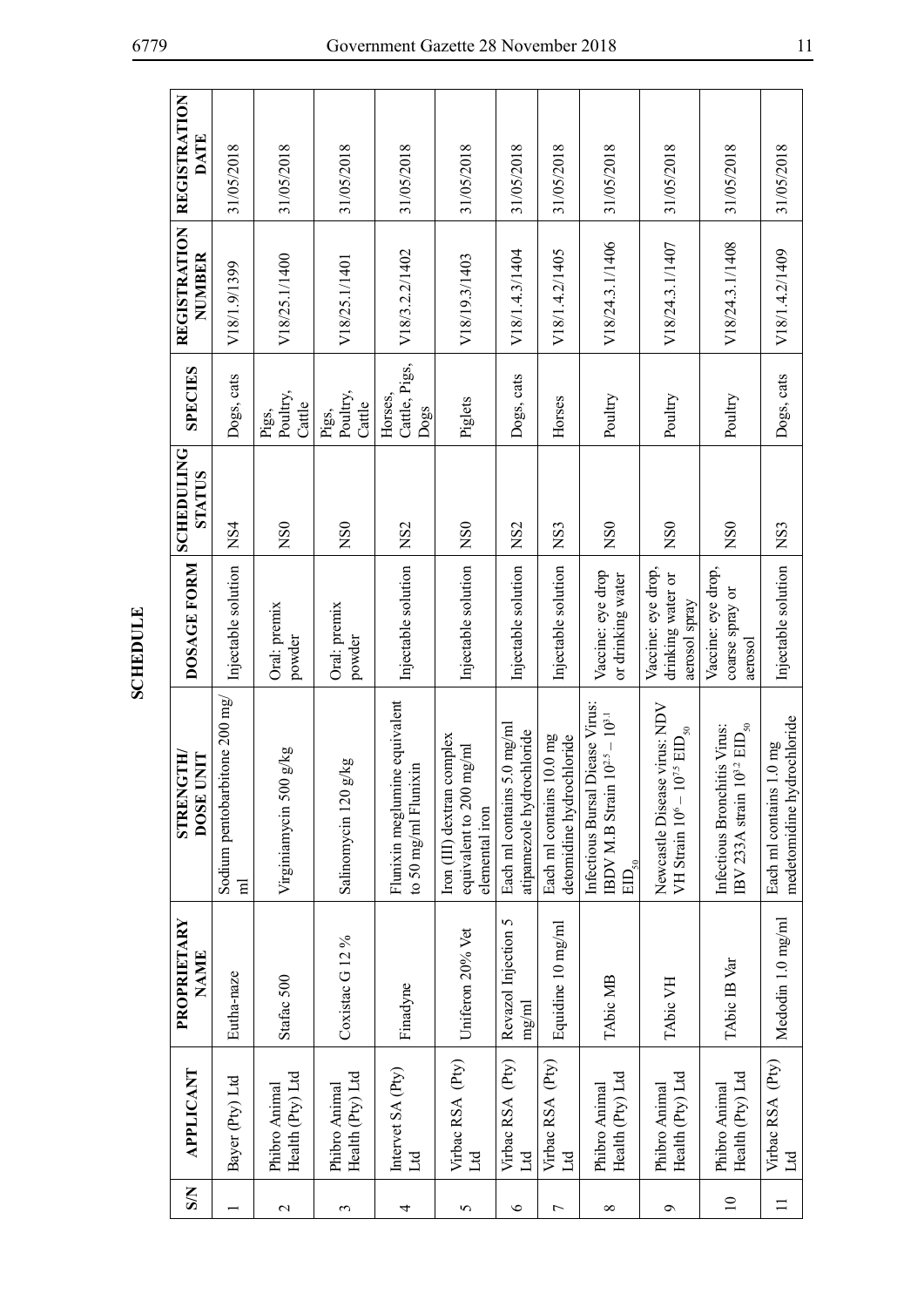| $\overline{c}$  | Virbac RSA (Pty)<br>Ed            | Inflacam 15 mg/ml                                   | $15 \text{ mg}$<br>Each ml contains<br>meloxicam                                                                                                                        | Oral: suspension                         | NS <sub>2</sub>  | Horses                  | V18/3.1.2.3/1410 | 31/05/2018 |
|-----------------|-----------------------------------|-----------------------------------------------------|-------------------------------------------------------------------------------------------------------------------------------------------------------------------------|------------------------------------------|------------------|-------------------------|------------------|------------|
| $\frac{13}{2}$  | Virbac RSA (Pty)<br>Id            | Inflacam 1.5 mg/ml                                  | $1.5 \text{ mg}$<br>Each ml contains<br>meloxicam                                                                                                                       | Oral: suspension                         | NS <sub>2</sub>  | Dogs                    | V18/3.1.2.3/1411 | 31/05/2018 |
| $\overline{1}$  | Virbac RSA (Pty)<br>Ld            | Inflacam 20 mg/ml                                   | $20 \text{ mg}$<br>Each ml contains<br>meloxicam                                                                                                                        | Injectable solution                      | NS <sub>2</sub>  | Cattle, Pigs,<br>Horses | V18/3.1.2.3/1412 | 31/05/2018 |
| 15              | Virbac RSA (Pty)<br>Ltd           | Inflacam 5 mg/ml                                    | 5 <sub>mg</sub><br>Each ml contains<br>meloxicam                                                                                                                        | Injectable solution                      | NS <sub>2</sub>  | Dogs, Cats              | V18/3.1.2.3/1413 | 31/05/2018 |
| $\geq$          | Intervet SA (Pty)<br>Ld           | Dolorex                                             | $10 \ \mathrm{mg}$<br>butorphanol tartrate<br>Each ml contains                                                                                                          | Injectable solution                      | NS4              | Dogs, Cats,<br>Horses   | V18/1.3.1/1414   | 31/05/2018 |
| 17              | Intervet SA (Pty)<br>Ltd          | Zuprevo 18%                                         | $180 \text{ mg}$<br>Each ml contains<br>tildipirosin                                                                                                                    | Injectable solution                      | NS <sub>2</sub>  | Cattle                  | V18/17.1.4/1415  | 31/05/2018 |
| 18              | Virbac RSA (Pty)<br>Ltd           | Chewable Tablets<br>Inflacam 1 mg                   | blet contains 1<br>Each chewable ta<br>mg meloxicam                                                                                                                     | Oral: tablet                             | NS <sub>2</sub>  | Dogs                    | V18/3.1.2.3/1416 | 02/08/2018 |
| $\overline{19}$ | Health (Pty) Ltd<br>Ceva Animal   | Cevac Transmune                                     | Disease (IBD)<br>$\mathrm{CID}_{\mathrm{50}}$ per<br>minimum titre 0.1<br>Infectious Bursal<br>dose                                                                     | Vaccine: injection                       | NS0              | Poultry                 | V18/24.3.1/1417  | 02/08/2018 |
| $\Omega$        | Health (Pty) Ltd<br>Ceva Animal   | Vectormune HVT<br>NUN                               | min. titre per<br>virus (NDV) (D-26 lentogenic<br>strain) and Newcastle Disease<br>Marek's Disease virus (MD)<br>FC-126<br>serotype 3 (HVT,<br>strain) 3420 PFU<br>dose | Vaccine: injection                       | $\overline{NS0}$ | Poultry                 | V18/24.3.1/1418  | 02/08/2018 |
| $\overline{c}$  | Virbac RSA (Pty)<br>Ltd           | Chewable Tablets<br>Inflacam 2.5 mg                 | Each chewable tablet contains<br>2.5 mg meloxicam                                                                                                                       | Oral: tablet                             | NS <sub>2</sub>  | Dogs                    | V18/3.1.2.3/1419 | 02/08/2018 |
| 22              | Virbac RSA (Pty)<br>Цd            | sachet Granules for<br>Inflacam $330$ mg/<br>Horses | Each sachet contains 330 mg<br>meloxicam                                                                                                                                | Oral: granules                           | NS2              | Horses                  | V18/3.1.2.3/1420 | 02/08/2018 |
| 23              | Health (Pty) Ltd<br>Phibro Animal | QuinAbic 15%                                        | Norfloxacin nicotinate 150 mg/<br>$\overline{E}$                                                                                                                        | Oral: solution                           | N <sub>S2</sub>  | Poultry                 | V18/17.1.6/1421  | 02/08/2018 |
| $\overline{24}$ | Laboratorios<br>Hipra, S.A        | Hipraviar Clon/H120                                 | CL/79 clon $\geq 10^{6.5}$ EID <sub>50</sub> ; Live<br>Live Newcastle Disease Virus,<br>Infectious Bronchitis Virus,<br>strain H-120 $\geq 10^3$ $\rm{EID}_{50}$        | nasal, oral or spray<br>Vaccine: ocular- | NS <sub>0</sub>  | Poultry                 | V18/24.3.1/1422  | 02/08/2018 |

\_\_\_\_\_\_\_\_\_\_\_\_\_\_\_\_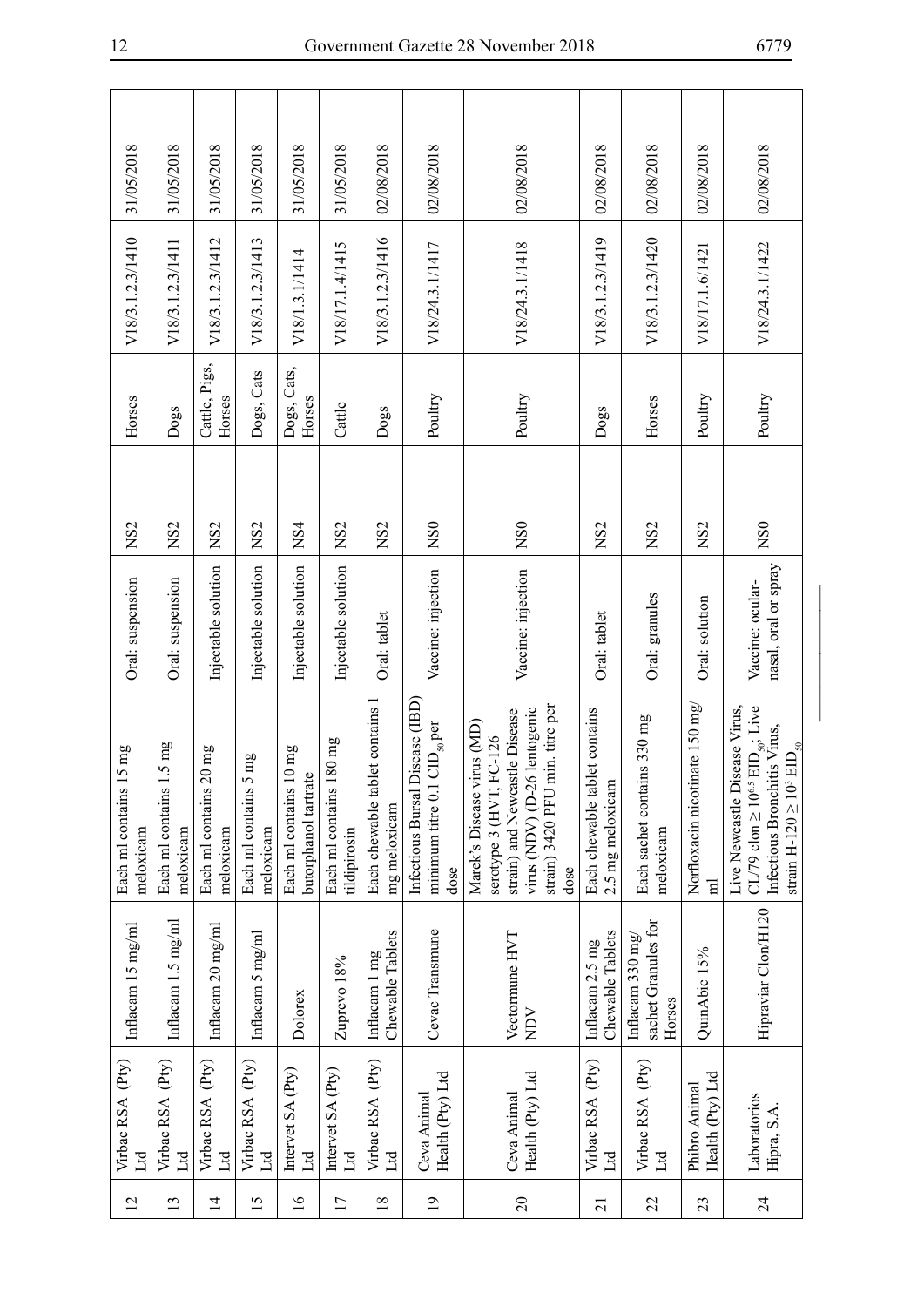### **MINISTRY OF HEALTH AND SOCIAL SERVICES**

No. 307 2018

#### NOTIFICATION OF CANCELLATION OF REGISTRATION OF CERTAIN MEDICINES: MEDICINES AND RELATED SUBSTANCES CONTROL ACT, 2003

In terms of section 23 of the Medicines and Related Substances Control Act, 2003 (Act No. 13 of 2003), I give notice that the registration of the medicines set out in the schedule is cancelled.

### **J. Gaeseb Registrar of Medicines** Windhoek, 8 November 2018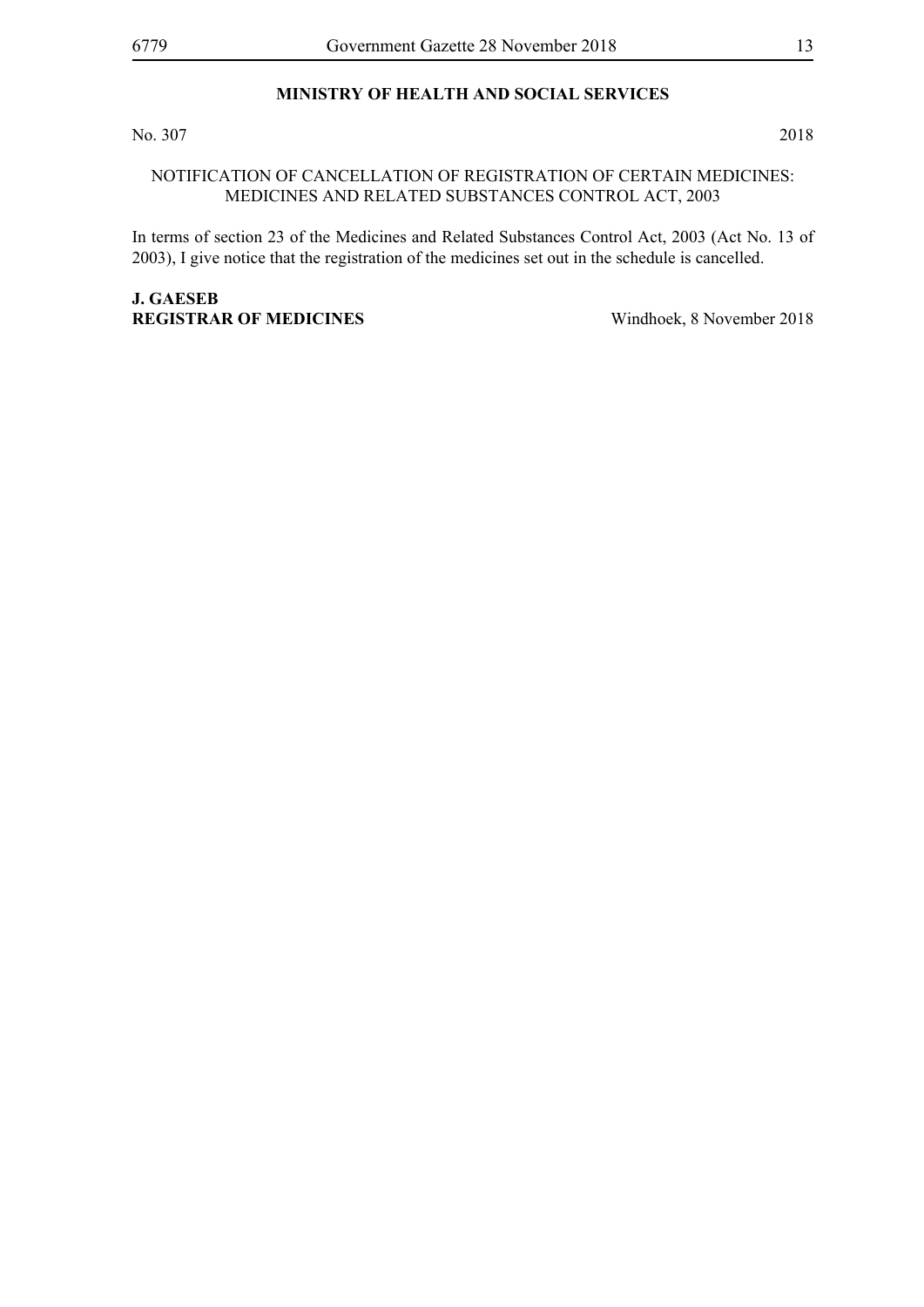| Applicant                              | Registered Name                               | Generic Name                                 | Registration Number |
|----------------------------------------|-----------------------------------------------|----------------------------------------------|---------------------|
| MSD (Pty) Ltd                          | Aggrastet                                     | Tirofiban hydrochloride                      | 04/8.2/1448         |
| MSD (Pty) Ltd                          | Celestone injection                           | Betamethasone                                | 14/13.4.1/0078      |
| MSD (Pty) Ltd                          | Clarityne Reditabs                            | Loratadine                                   | 04/3.1/1617         |
| MSD (Pty) Ltd                          | Cortogen Tablets                              | Cortisone acetate                            | 14/21.5/0222        |
| MSD (Pty) Ltd                          | Crixivian 200mg capsules                      | Indinavir                                    | 04/20.2.8/1443      |
| MSD (Pty) Ltd                          | Demazin Anti-Allergy Syrup                    | Loratadine                                   | 10/5.7.1/0104       |
| MSD (Pty) Ltd                          | Demazin Expectorant Syrup                     | Loratadine                                   | 14/5.8/0471         |
| MSD (Pty) Ltd                          | Diprosone injection                           | Betamethasone dipropionate                   | 90/21.5.1/001545    |
| MSD (Pty) Ltd                          | Diprosone Lotion                              | Betamethasone                                | 90/13.4.1/001546    |
| MSD (Pty) Ltd                          | Garamycin Cream                               | Gentamicin sulphate                          | 14/20.1.1/0377      |
| MSD (Pty) Ltd                          | $\mathbf{g}$<br>Garamycin 40mg/ml injecti     | Gentamicin sulphate                          | 14/20.1.1/0375      |
| MSD (Pty) Ltd                          | Intron A (HAS-Free) Solution 10 million IU/ml | Interferon Alfa 2b                           | 04/34/1584          |
| MSD (Pty) Ltd                          | Loratyne Syrup                                | Loratadine                                   | 10/5.7.1/0105       |
| MSD (Pty) Ltd                          | MSD-Niacin/Laropirant                         | Niacin+Laropirant                            | 10/7.5/0364         |
| MSD (Pty) Ltd                          | Polaratyne Syrup                              | Loratadine                                   | 10/5.7.1/0106       |
| MSD (Pty) Ltd                          | Procutan Ointment                             | Hyrocortisone                                | 90/13.4.1/001562    |
| MSD (Pty) Ltd                          | Rebetron                                      | Interferon Alfa 2-b Ribavirin                | 05/34/0105          |
| MSD (Pty) Ltd                          | S-P Loratadine Syrup                          | Loratadine                                   | 10/5.7.1/0107       |
| MSD (Pty) Ltd                          | Tredaptive                                    | Niacin+Laropirant                            | 10/7.5/0363         |
| GlaxoSmithKline South Africa (Pty) Ltd | Amoxil D                                      | Amoxycillin trihydrate                       | 90/20.1.2/001573    |
| GlaxoSmithKline South Africa (Pty) Ltd | Augmentin Adults                              | Amoxycillin trihydrate+Potassium Clavulanate | 14/20.1.2/0632      |
| GlaxoSmithKline South Africa (Pty) Ltd | Augmentin 375                                 | Amoxycillin trihydrate+Potassium Clavulanate | 90/20.1.2/001578    |
| GlaxoSmithKline South Africa (Pty) Ltd | Halfan Tablets 250mg                          | Halofantrine hydrochloride                   | 04/20.2.6/0939      |
| GlaxoSmithKline South Africa (Pty) Ltd | Zovirax DS                                    | Aciclovir                                    | 04/20.2.8/0908      |
| GlaxoSmithKline South Africa (Pty) Ltd | Betnovate Cream                               | Betamethasone                                | 90/13.4/00569       |
| GlaxoSmithKline South Africa (Pty) Ltd | Betnovate Ointment                            | Betamethasone                                | 90/13.4/00570       |
| GlaxoSmithKline South Africa (Pty) Ltd | Angised                                       | Glyceryl trinitrate                          | 02 1001245          |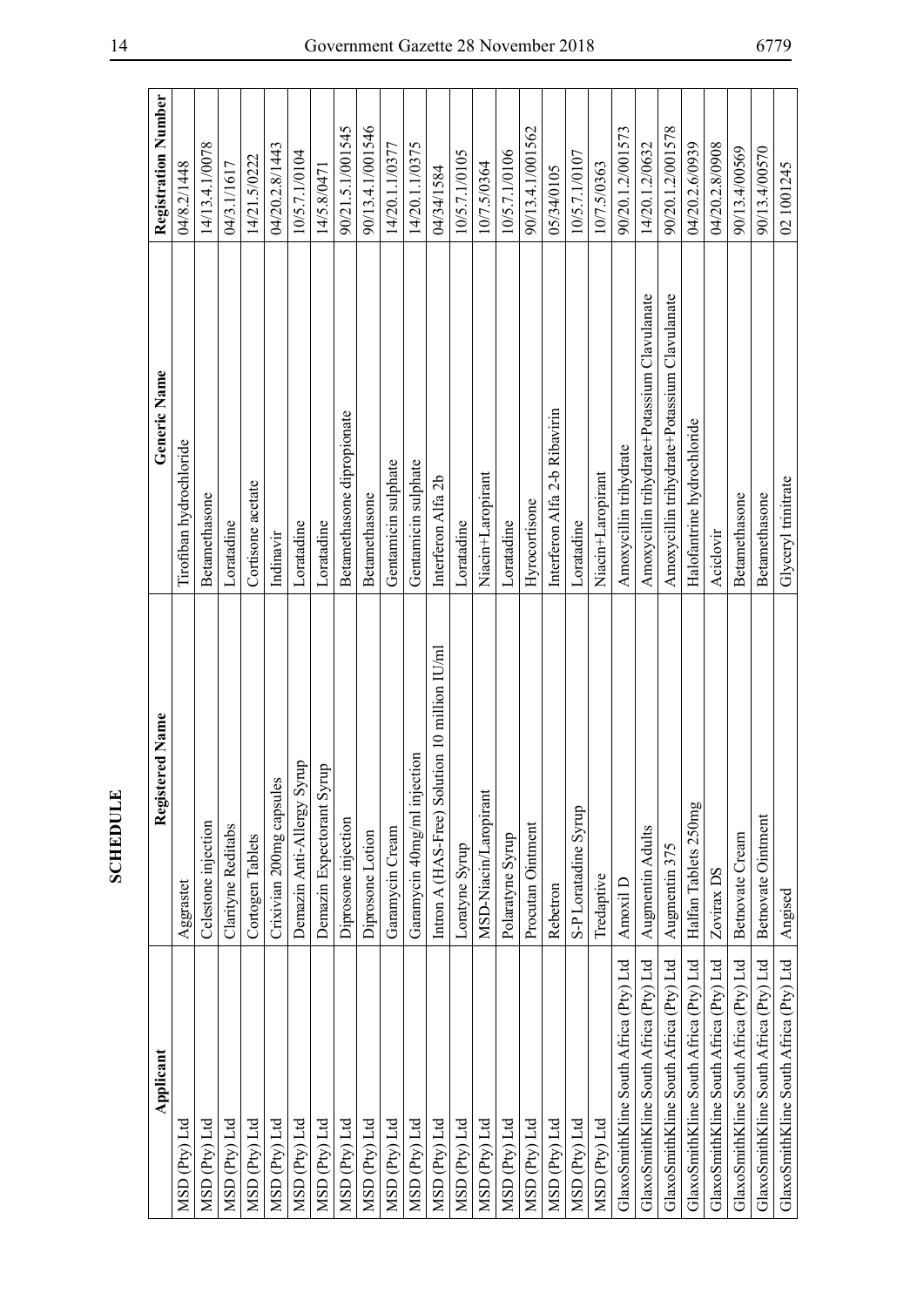| Elantan 40                                                       | Isosorbide mononitrate                     | 04/7.1.4/0688             |
|------------------------------------------------------------------|--------------------------------------------|---------------------------|
| Quilonum                                                         | Lithium carbonate                          | 02 1001234                |
| Requip 0,25                                                      | Ropinirole hydrochloride                   | 04/5.4.1/1733             |
| Requip <sub>0,5</sub>                                            | Ropinirole hydrochloride                   | 04/5.4.1/0333             |
| Requip 1,0                                                       | Ropinirole hydrochloride                   | 04/5.4.1/0334             |
| Requip 2,0                                                       | Ropinirole hydrochloride                   | 04/5.4.1/0335             |
| Requip 5,0                                                       | Ropinirole hydrochloride                   | 04/5.4.1/0336             |
| Isotrex Gel                                                      | Isotretinoin                               | 08/13.12/0209             |
| Polytar (Shampoo)                                                | Polytar                                    | Grandfather<br>2008-6360- |
| Ventolin Rotacaps                                                | Salbutamol sulphate                        | 15/10.2/0182              |
| Zyrtec Oral Solution                                             | Cetirizine dihydrochloride                 | 04/5.7.1/0821             |
| Typherix                                                         | Salmonella typhi                           | 04/30.1/1974              |
| Tablets<br>SAL-Lamivudine 300mg                                  | Lamivudine                                 | 10/20.2.8/0125            |
| ablets 150mg/30mg<br>Lamivudine&Stavudine 1                      | Lamivudine+Stavudine                       | 15/20.2.8/0168            |
| SAL-Stavudine, Lamivudine&Nevirapine Tablets<br>30mg/150mg/200mg | Stavudine+Lamivudine+Nevirapine            | 10/20.2.8/0127            |
| SAL-Stavudine, Lamivudine&Nevirapine Tablets<br>40mg/150mg/200mg | Stavudine+Lamivudine+Nevirapine            | 10/20.2.8/0126            |
| SAL-Stavudine, Lamivudine Tablets 40mg/150mg                     | Lamivudine+Stavudine                       | 10/20.2.8/0128            |
| 40mg<br>SAL-Stavudine Capsules                                   | Stavudine                                  | 10/20.2.8/0121            |
| Panoxyl Acne Gel 5                                               | Benzoyl Peroxide                           | 08/13.12/0205             |
| Panoxyl Acne Gel 10                                              | Benzoyl Peroxide                           | 08/13.12/0204             |
| Ostomir 70                                                       | Alendronate sodium                         | 12/3.2/0064               |
| Sandoz Alendronate 70                                            | Alendronate sodium                         | 12/3.2/0063               |
| Hexal Allopurinol 300                                            | Allopurinol                                | 08/3.3/0010               |
| Sandoz Co-Amiloride                                              | Amiloride hydrochloride+Hydrochlorthiazide | 90/18.1/001446            |
| Ospamox 1G FCT                                                   | Amoxicillin trihydrate                     | 14/20.1.2/0663            |
| Ospamox 125mg/ml POS                                             | Amoxicillin trihydrate                     | 15/20.1.2/0086            |
| Ospamox 250mg/ml POS                                             | Amoxicillin trihydrate                     | 15/20.1.2/0087            |
|                                                                  |                                            |                           |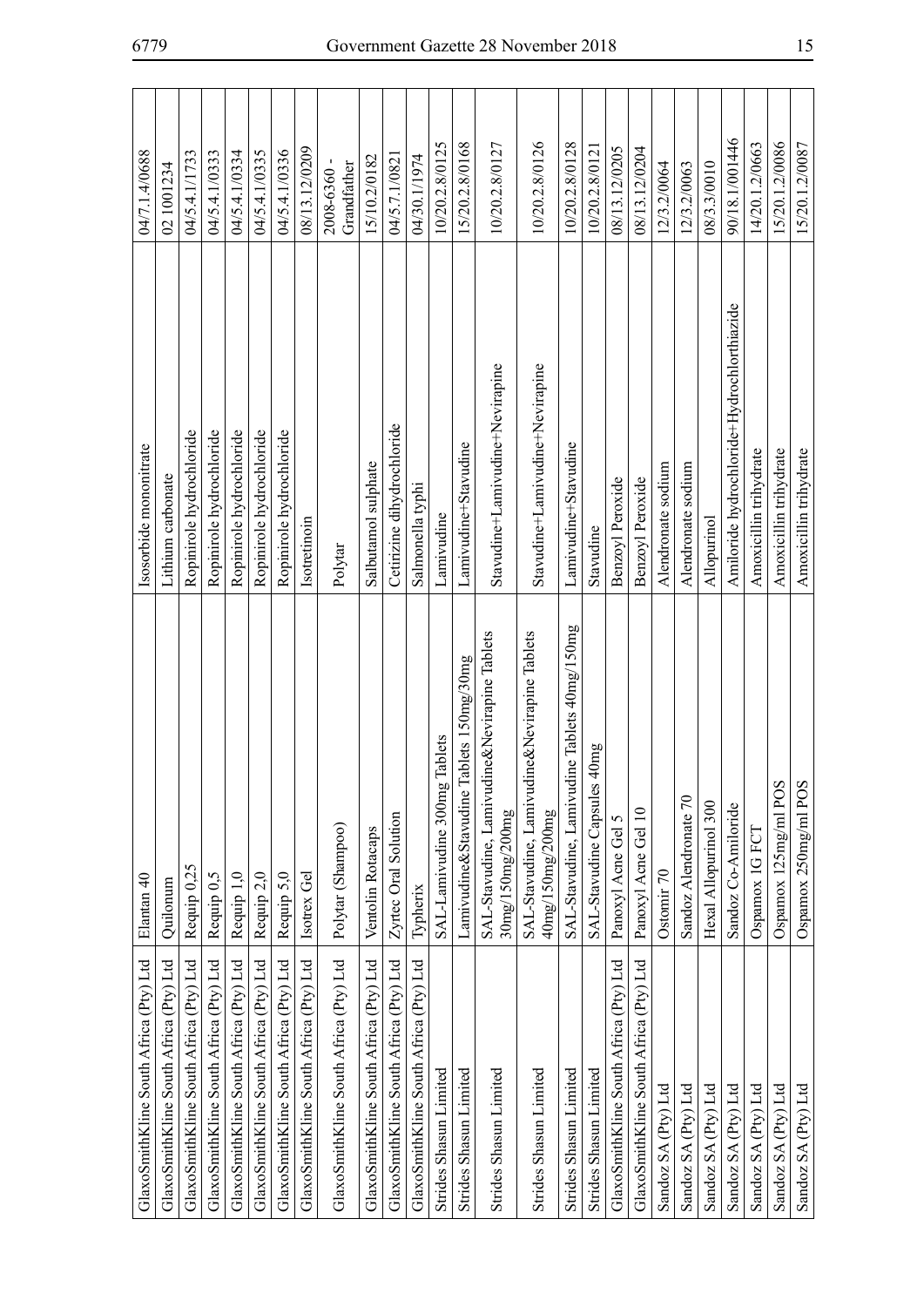| Sandoz SA (Pty) Ltd | Ospamox 500mg FCT                                 | Amoxicillin trihydrate      | 14/20.1.2/0662   |
|---------------------|---------------------------------------------------|-----------------------------|------------------|
| Sandoz SA (Pty) Ltd | Hexa-Blok 100                                     | Atenolol                    | 04/5.2/1330      |
| Sandoz SA (Pty) Ltd | Hexa-Blok 50                                      | Atenolol                    | 04/5.2/1329      |
| Sandoz SA (Pty) Ltd | Zaprine 25                                        | Azathioprine                | 14/26/0006       |
| Sandoz SA (Pty) Ltd | Retarpen 0.6                                      | Benzathine benzylpenicillin | 16/20.1.2/0206   |
| Sandoz SA (Pty) Ltd | Retarpen 1.2                                      | Benzathine benzylpenicillin | 16/20.1.2/0207   |
| Sandoz SA (Pty) Ltd | Retarpen 2.4                                      | Benzathine benzylpenicillin | 16/20.1.2/0208   |
| Sandoz SA (Pty) Ltd | Sandoz Captopril 25                               | Captopril                   | 04/7.1/0674      |
| Sandoz SA (Pty) Ltd | Sandoz Captopril 50                               | Captopril                   | 04/7.1/0673      |
| Sandoz SA (Pty) Ltd | Clatax 0.5G                                       | Cefotaxime sodium           | 12/20.1.1/0193   |
| Sandoz SA (Pty) Ltd | Clatax 1,0G                                       | Cefotaxime sodium           | 12/20.1.1/0194   |
| Sandoz SA (Pty) Ltd | Cetirizine-Hexal 10,0mg/ml oral drops             | Cetirizine dihydrochloride  | 13/5.7.1/0039    |
| Sandoz SA (Pty) Ltd | Cisplatin-Hexal 10mg/20ml                         | Cisplatin                   | 05/26/0510       |
| Sandoz SA (Pty) Ltd | Cisplatin-Hexal 50mg/100ml                        | Cisplatin                   | 05/26/0511       |
| Sandoz SA (Pty) Ltd | Clindahexal 300                                   | Clindamycin hydrochloride   | 06/20.1.1/0160   |
| Sandoz SA (Pty) Ltd | Sandoz Cloxacillin 500                            | Cloxacillin sodium          | 90/20.1.1/001462 |
| Sandoz SA (Pty) Ltd | Sandoz Diazepam 2                                 | Diazepam                    | 90/2.6.5/001465  |
| Sandoz SA (Pty) Ltd | Sandoz Diazepam 5                                 | Diazepam                    | 90/2.6.5/001466  |
| Sandoz SA (Pty) Ltd | Sandoz Diclofenac sodium 50                       | Diclofenac sodium           | 90/3.1/001468    |
| Sandoz SA (Pty) Ltd | Sandoz Diclofenac sodium 100                      | Diclofenac sodium           | 04/3.1/0682      |
| Sandoz SA (Pty) Ltd | Doxorubicin-hexal 10mg/5ml                        | Doxorubicin hydrochloride   | 05/26/0296       |
| Sandoz SA (Pty) Ltd | HX-Doxorubicin 10mg/5ml                           | Doxorubicin hydrochloride   | 06/26/0167       |
| Sandoz SA (Pty) Ltd | Epirubicin-Hexal 10mg/5ml                         | Epirubicin hydrochloride    | 05/26/0302       |
| Sandoz SA (Pty) Ltd | HX Epirubicin 10mg/5ml                            | Epirubicin hydrochloride    | 06/26/0113       |
| Sandoz SA (Pty) Ltd | 50 <sub>ml</sub><br>Etoposide-Hexal 1000mg/       | Etoposide                   | 06/34/0124       |
| Sandoz SA (Pty) Ltd | 0ml<br>Etoposide-Hexal 200mg/1                    | Etoposide                   | 06/34/0122       |
| Sandoz SA (Pty) Ltd | Etoposide-Hexal 400mg/20ml                        | Etoposide                   | 06/34/0123       |
| Sandoz SA (Pty) Ltd | $\overline{\text{Im}}$<br>Etoposide-Hexal 50mg/2. | Etoposide                   | 06/34/0120       |
| Sandoz SA (Pty) Ltd | HX-Etoposide 100mg/5ml                            | Etoposide                   | 06/34/0119       |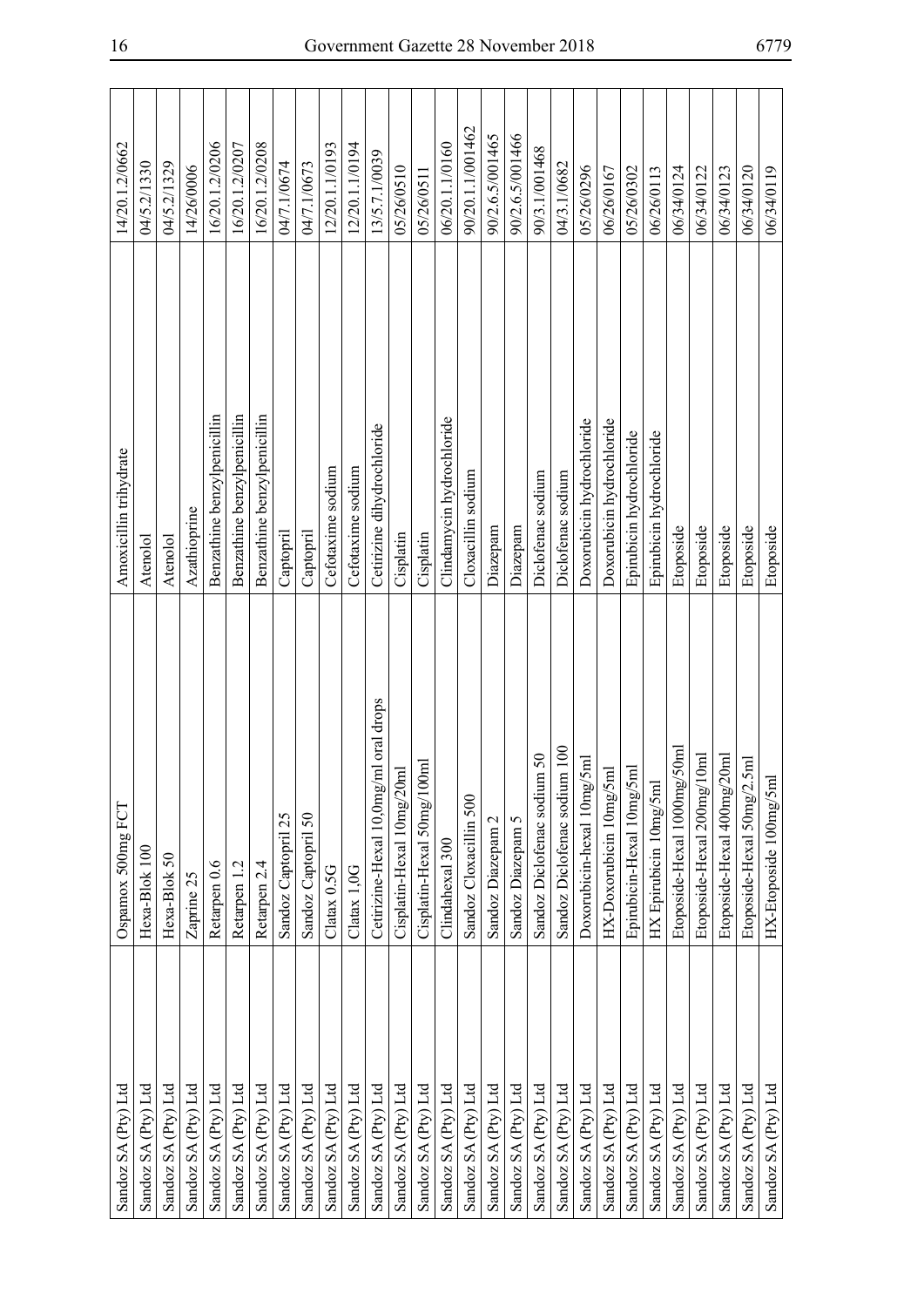| Sandoz SA (Pty) Ltd | Sandoz Flunitrazepam                       | Flunitrazepam                 | 05/2.2/0096     |
|---------------------|--------------------------------------------|-------------------------------|-----------------|
| Sandoz SA (Pty) Ltd | Prohexal 20                                | Fluoxetine hydrochloride      | 04/1.2/1349     |
| Sandoz SA (Pty) Ltd | Fluvoxamine Hexal 50                       | Fluvoxamine maleate           | 14/1.2/0051     |
| Sandoz SA (Pty) Ltd | Fluvoxamine Hexal 100                      | Fluvoxamine maleate           | 12/1.2/0132     |
| Sandoz SA (Pty) Ltd | Galantic 12                                | Galantamine hydrochloride     | 13/5.3/0053     |
| Sandoz SA (Pty) Ltd | Galantic 4                                 | Galantamine hydrochloride     | 13/5.3/0051     |
| Sandoz SA (Pty) Ltd | Galantic 8                                 | Galantamine hydrochloride     | 13/5.3/0052     |
| Sandoz SA (Pty) Ltd | Sandoz Galantamine 12                      | Galantamine hydrochloride     | 13/5.3/0056     |
| Sandoz SA (Pty) Ltd | Sandoz Galantamine 4                       | Galantamine hydrochloride     | 13/5.3/0054     |
| Sandoz SA (Pty) Ltd | Sandoz Galantamine 8                       | Galantamine hydrochloride     | 13/5.3/0055     |
| Sandoz SA (Pty) Ltd | Hexal Gemcitabine 1G IVI                   | Gemoitabine hydrochloride     | 13/26/0058      |
| Sandoz SA (Pty) Ltd | IG IVI<br>Hexal Gemcitabine 200M           | Gemoitabine hydrochloride     | 13/26/0057      |
| Sandoz SA (Pty) Ltd | Sandoz Glibenclamide 5                     | Glibenclamide                 | 90/21.2/001474  |
| Sandoz SA (Pty) Ltd | Ċ,<br>Sandoz Haloperidol                   | Haloperidol                   | 90/2.6/001475   |
| Sandoz SA (Pty) Ltd | Sandoz Haloperidol 5                       | Haloperidol                   | 90/2.6/001476   |
| Sandoz SA (Pty) Ltd | Sandoz Ibuprofen 200                       | Ibuprofen                     | 90/3.1/001479   |
| Sandoz SA (Pty) Ltd | Sandoz Ibuprofen 400                       | Ibuprofen                     | 90/3.1/001480   |
| Sandoz SA (Pty) Ltd | Andaran150mg                               | Irbesartan                    | 16/7.1.3/0065   |
| Sandoz SA (Pty) Ltd | Andaran 300mg                              | Irbesartan                    | 16/7.1.3/0067   |
| Sandoz SA (Pty) Ltd | Andaran 75mg                               | Irbesartan                    | 16/7.1.3/0066   |
| Sandoz SA (Pty) Ltd | Andaran HCT 150/12.5mg                     | Irbesartan+Hydrochlorthiazide | 16/7.1.3/0062   |
| Sandoz SA (Pty) Ltd | Andaran HCT 300/12.5mg                     | Irbesartan+Hydrochlorthiazide | 16/7.1.3/0064   |
| Sandoz SA (Pty) Ltd | Andaran HCT 300/25mg                       | Irbesartan+Hydrochlorthiazide | 16/7.1.3/0063   |
| Sandoz SA (Pty) Ltd | Sandoz Isosorbide dinitrate 30             | Isosorbide dinitrate          | 90/7.1.4/001485 |
| Sandoz SA (Pty) Ltd | 2mg<br>Sandoz Loperamide HCI               | Loperamide                    | 05/11.9/0091    |
| Sandoz SA (Pty) Ltd | $Loss-Arb50$                               | Losartan Potassium            | 13/7.1.3/0046   |
| Sandoz SA (Pty) Ltd | Sandoz Mefenamic acid 250                  | Mefenamic acid                | 90/2.7/001487   |
| Sandoz SA (Pty) Ltd | Sandoz Mefenamic acid 500                  | Mefenamic acid                | 90/2.7/001488   |
| Sandoz SA (Pty) Ltd | Sandoz Methyldopa 250                      | Methyldopa                    | 90/7.1.3/001491 |
| Sandoz SA (Pty) Ltd | HCI <sub>10</sub><br>Sandoz Metoclopramide | Metoclopramide                | 90/5.7.2/001492 |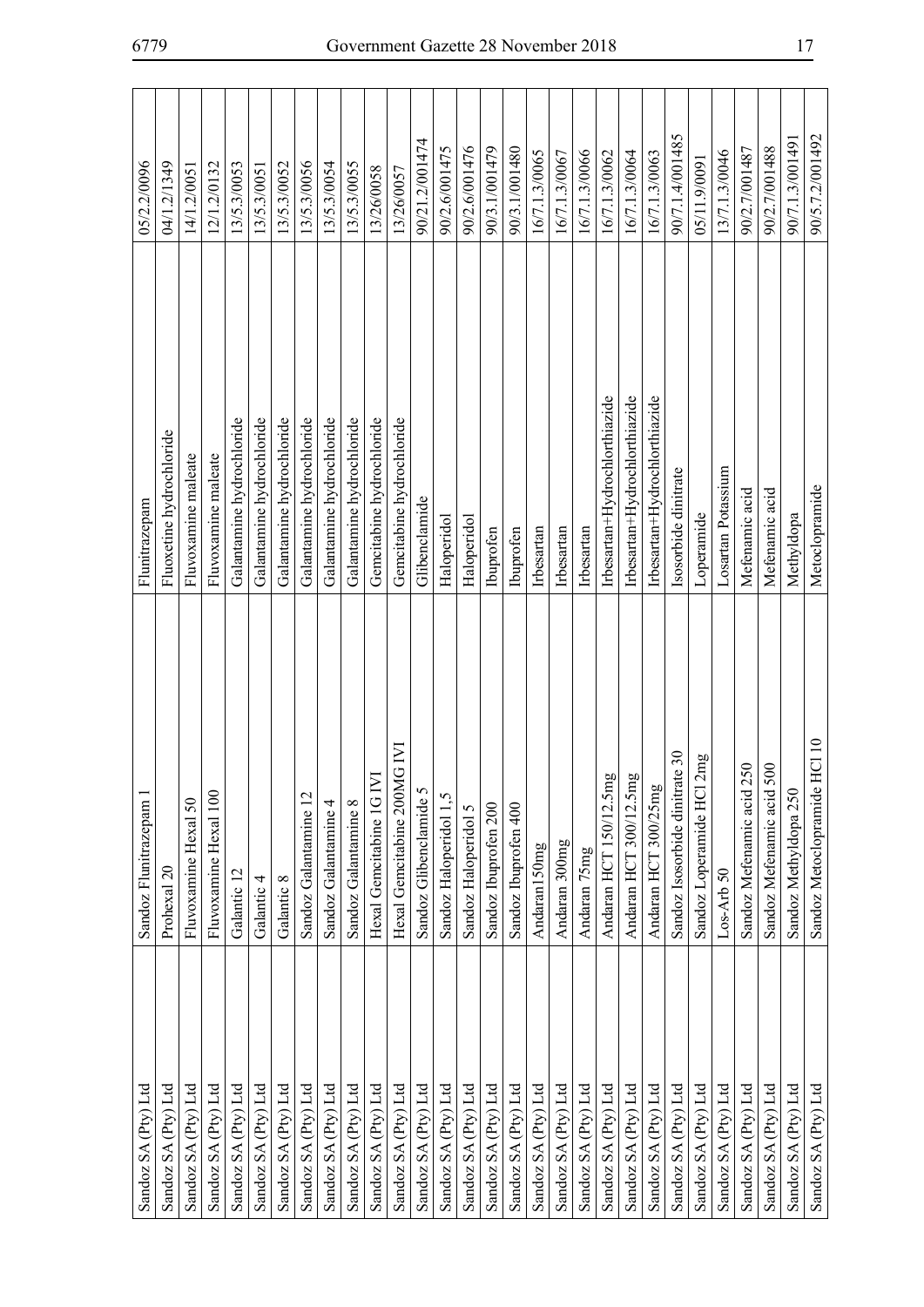| Sandoz SA (Pty) Ltd             | Sandoz Metronidazole 200               | Metronidazole                                 | 90/20.2.6/001493 |
|---------------------------------|----------------------------------------|-----------------------------------------------|------------------|
| Sandoz SA (Pty) Ltd             | Sandoz Metronidazole 40                | Metronidazole                                 | 90/20.2.6/001494 |
| Sandoz SA (Pty) Ltd             | Sandoz Minocycline 50                  | Minocycline                                   | 05/20.1.1/0187   |
| Sandoz SA (Pty) Ltd             | Moxotens 0.2mg                         | Moxonidine                                    | 12/7.1.3/0195    |
| Sandoz SA (Pty) Ltd             | Moxotens 0.3mg                         | Moxonidine                                    | 12/7.1.3/0196    |
| Sandoz SA (Pty) Ltd             | Moxotens 0.4mg                         | Moxonidine                                    | 12/7.1.3/0197    |
| Sandoz SA (Pty) Ltd             | Nifedalat 10mg                         | Nifedipine                                    | 04/7.1.4/1346    |
| Sandoz SA (Pty) Ltd             | Nifedalat 20 SR                        | Nifedipine                                    | 04/7.1.4/1347    |
| Sandoz SA (Pty) Ltd             | Omiloc 40 IVI                          | Omeprazole sodium                             | 10/11.4.3/0074   |
| Sandoz SA (Pty) Ltd             | Hexal Pantoprazole IV                  | Pantoprazole sodium sesquihydrate             | 07/11.4.3/0143   |
| Sandoz SA (Pty) Ltd             | Ospen 1000                             | Pencillin V Potassium                         | 17/20.1.2/0067   |
| Sandoz SA (Pty) Ltd             | Quinazide 10/12.5                      | Quinapril hydrochloride+Hydrochlorthiazide    | 13/7.1.3/0137    |
| Sandoz SA (Pty) Ltd             | Quinazide 20/12.5                      | Quinapril hydrochloride+Hydrochlorthiazide    | 13/7.1.3/0138    |
| Sandoz SA (Pty) Ltd             | Retace 1.25                            | Ramipril                                      | 06/7.1.3/0143    |
| Sandoz SA (Pty) Ltd             | Retace 2.5                             | Ramipril                                      | 06/7.1.3/0144    |
| Sandoz SA (Pty) Ltd             | Retace 5                               | Ramipril                                      | 06/7.1.3/0145    |
| Sandoz SA (Pty) Ltd             | Sandoz Tamsulosin 0.4SR                | Tamsulosin                                    | 14/34/0072       |
| Sandoz SA (Pty) Ltd             | Sandoz Zopiclone 3,75                  | Zopiclone                                     | 14/2.2/0007      |
| Novartis South Africa (Pty) Ltd | ent<br>Cuticura Antiseptic Ointm       | 8-Hydroxyquinoline                            | 14/13.1/0085     |
| Novartis South Africa (Pty) Ltd | Scopoderm TTS                          | Hyoscine hydrobromide                         | 90/5.7.2/00675   |
| Abbvie (Pty) Ltd                | $\log(m)$<br>Norvir Oral Solution (80m | Ritonavi                                      | 04/20.2.8/023    |
| Sandoz SA (Pty) Ltd             | Epirubicin-Hexal 50mg/25ml             | Epirubicin hydrochloride                      | 05/26/0303       |
| Sandoz SA (Pty) Ltd             | HX Epirubicin 50mg/25m                 | Epirubicin hydrochloride                      | 06/26/0112       |
| Janssen Pharmaceutica (Pty) Ltd | Livostin ED                            | Levocarbastine                                | 04/5.7.1/0245    |
| Janssen Pharmaceutica (Pty) Ltd | Pevaryl cream                          | Econazole nitrate                             | 90/13.9.2/00636  |
| Janssen Pharmaceutica (Pty) Ltd | Pevaryl spray solution                 | Econazole nitrate                             | 90/13.9.2/00641  |
| Janssen Pharmaceutica (Pty) Ltd | Pevaryl powder                         | Econazole nitrate                             | 90/13.9.2/00639  |
| Janssen Pharmaceutica (Pty) Ltd | Pevisone cream                         | Econazole nitrate and Triamcinolone acetonide | 90/13.4.1/00642  |
| Janssen Pharmaceutica (Pty) Ltd | Risperdal Quickjet 0,5                 | Risperidone                                   | 11/2.6.5/0083    |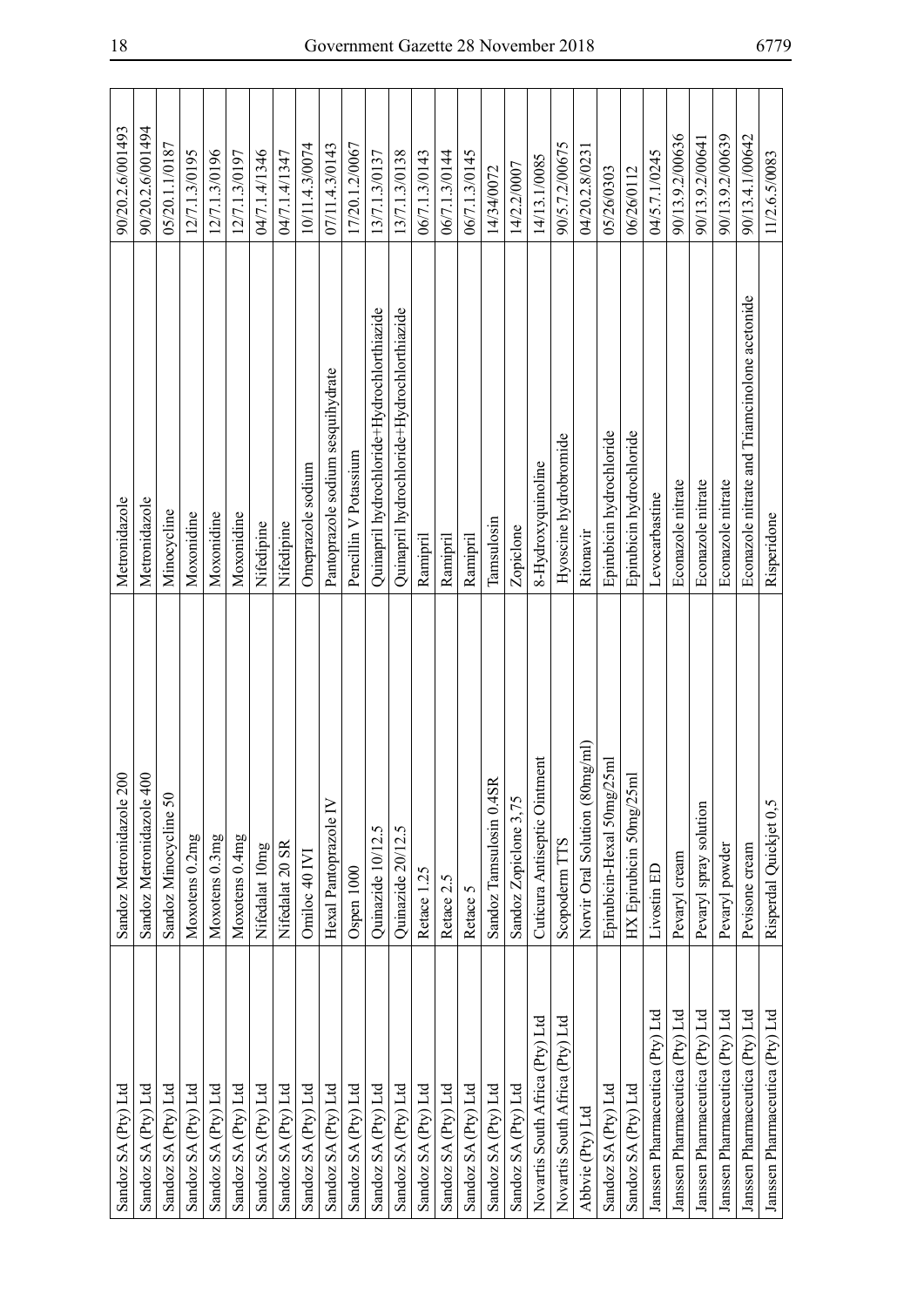| Janssen Pharmaceutica (Pty) Ltd    | Risperdal Quickjet 1mg                               | Risperidone                          | 11/2.6.5/0084  |
|------------------------------------|------------------------------------------------------|--------------------------------------|----------------|
| Janssen Pharmaceutica (Pty) Ltd    | Risperdal Quickjet 2mg                               | Risperidone                          | 11/2.6.5/0085  |
| Janssen Pharmaceutica (Pty) Ltd    | Risperdal Quickjet 3mg                               | Risperidone                          | 11/2.6.5/0086  |
| Roche Products (Pty) Ltd           | Pegasys 135mcg                                       | peginterferon alfa-2a                | 10/26/0613     |
| Key Oncologics                     | ed Powder for Injection)<br>Chioron IL-2 (Lyophilise | Aldesleukin                          | 04/26/1117     |
| Key Oncologics                     | Alfanative-Interferon                                | Human Leukocyte Interferon-Alpha     | 04/26/119/20   |
| MSD (Pty) Ltd                      | Propecia 1mg Tablets                                 | Finasteride                          | 04/21.12/1445  |
| MSD (Pty) Ltd                      | Zocor 40mg tablets                                   | Simvastatin                          | 13/7.5/0013    |
| Bayer (Pty) Ltd                    | Drixine 0.025%                                       | Oxymetazoline Hydrochloride          | 90/16.1/001548 |
| MSD (Pty) Ltd                      | Clarityne D OD Extend                                | Pseudoephedrine Sulphate, Loratidine | 04/5.8/1585    |
| MSD (Pty) Ltd                      | Loratyne Effervescent                                | Loratidine                           | 04/5.7.1/0304  |
| MSD (Pty) Ltd                      | Clarityne Effervescent                               | Loratidine                           | 04/5.7.1/0396  |
| Ingelheim Pharmaceuticals (Pty Ltd | Dixarit Tablets                                      | Clonidine hydrochloride              | 90/7.3/00457   |
| MSD (Pty) Ltd                      | Proscar tablets                                      | Finasteride                          | 04/21.12/1650  |
| Pharmacare Ltd                     | for injection<br>Augmaxcil 0.6g Powder               | Amoxicillin and Clavulanic acid      | 16/20.1.2/0219 |
|                                    |                                                      |                                      |                |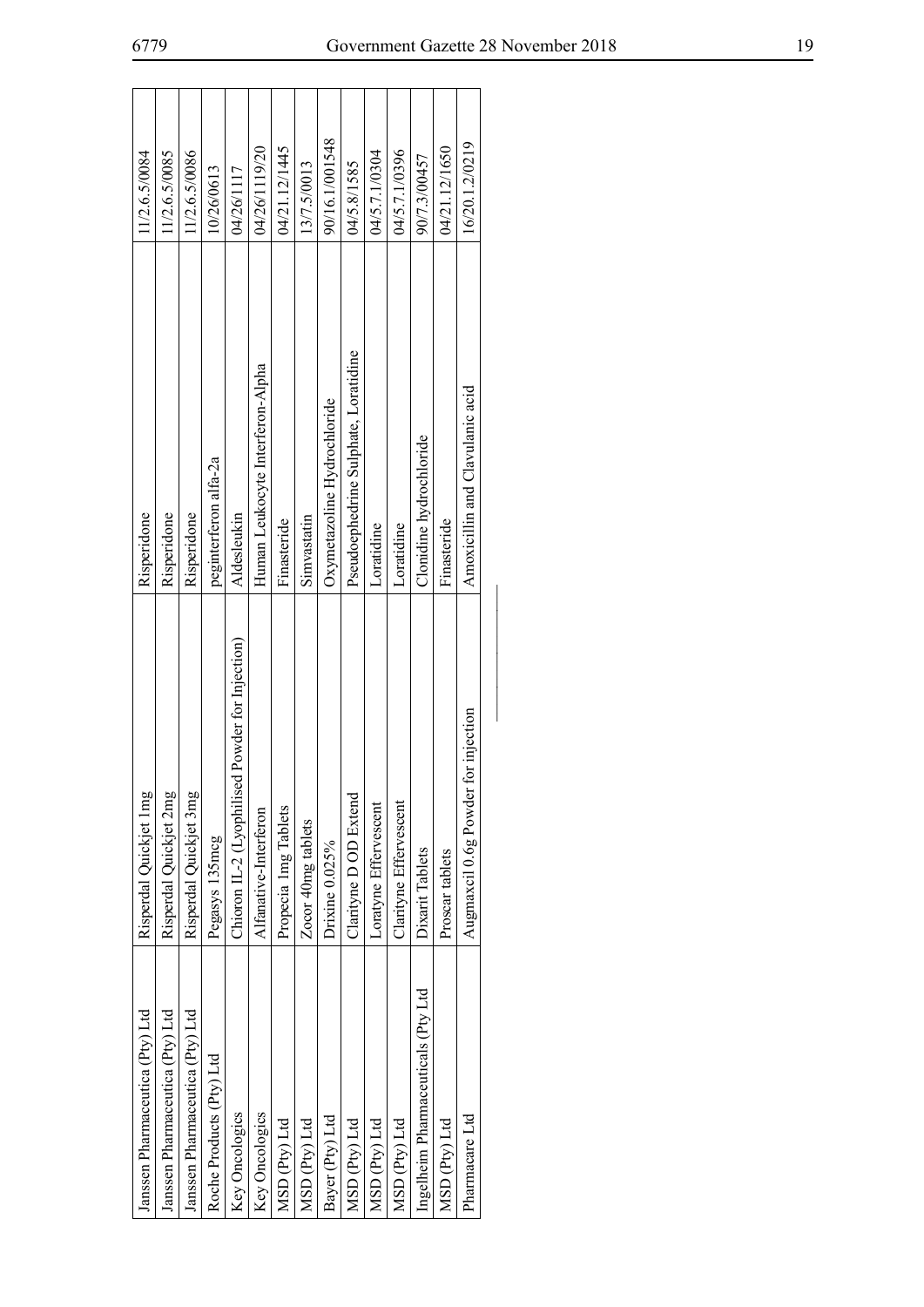# **MINISTRY OF HEALTH AND SOCIAL SERVICES**

No. 308 2018

#### NOTIFICATION OF CANCELLATION OF REGISTRATION OF CERTAIN MEDICINES: MEDICINES AND RELATED SUBSTANCES CONTROL ACT, 2003

In terms of section 23 of the Medicines and Related Substances Control Act, 2003 (Act No. 13 of 2003), I give notice that the registration of medicines set out in the Schedule is cancelled.

# **J. Gaeseb**

**Registrar of Medicines** Windhoek, 8 November 2018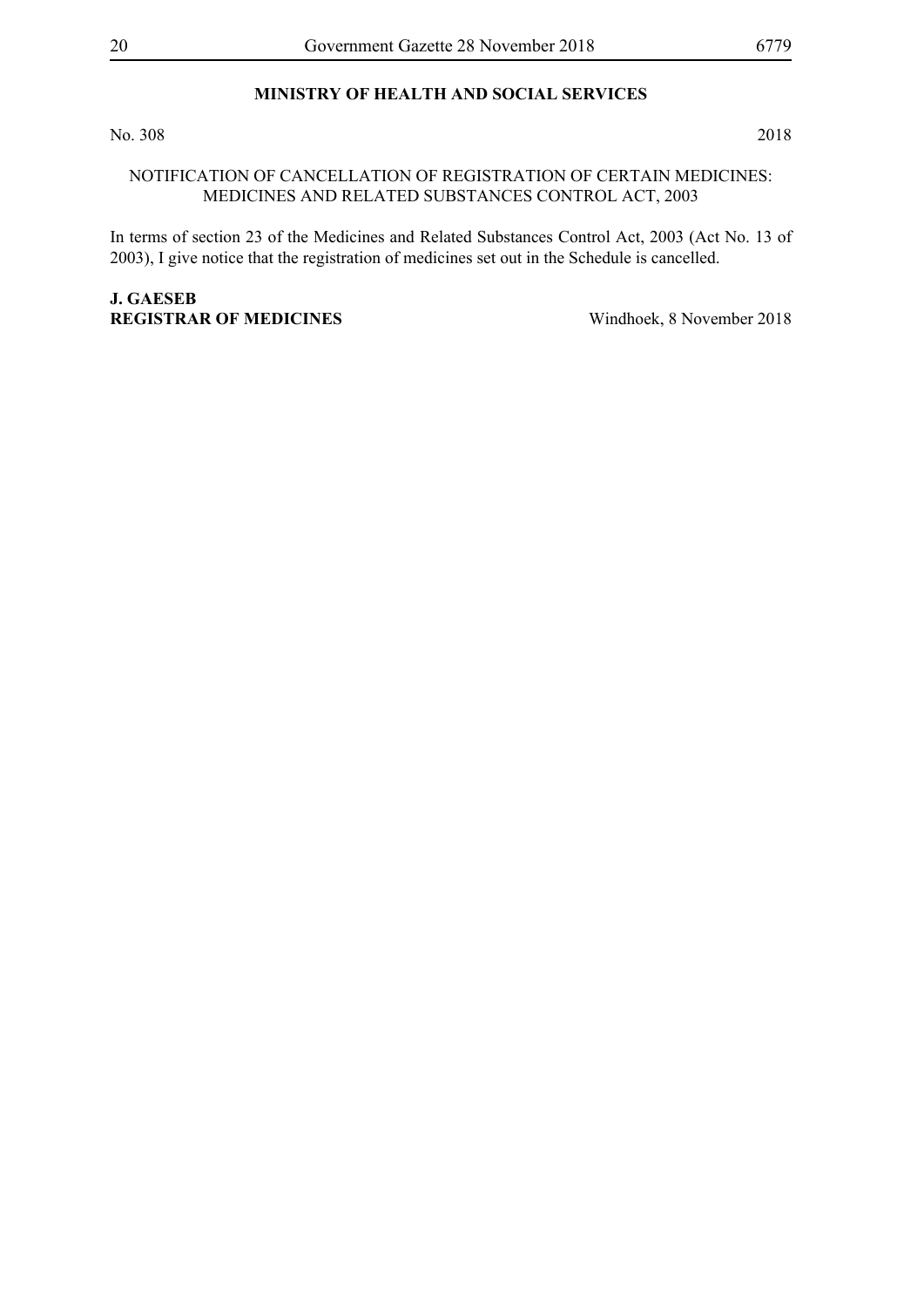| Applicant               | Registered Name            | Generic Name                                                                                                                                                                                     | <b>Registration Number</b> |
|-------------------------|----------------------------|--------------------------------------------------------------------------------------------------------------------------------------------------------------------------------------------------|----------------------------|
| Milborrow Animal Health | Babezene                   | Diminazene diaceturate; Antipyrine                                                                                                                                                               | V01/17.4.2/319             |
| Milborrow Animal Health | Hi-Tet MF                  | Oxytetracycline HCL                                                                                                                                                                              | V99/17.1.2/334             |
| Milborrow Animal Health | Gall Powder                | Nux vommica; Ginger root powder(Zingiber); Amonium<br>bicarbonate; Yeast powder; Dried molasses; limestone                                                                                       | V00/8.10.1/335             |
| Milborrow Animal Health | PPR Powder                 | Kaolin; Tannic acid; Sodium Thiosulphate; Activated charcoal                                                                                                                                     | V01/8.7.1/336              |
| Milborrow Animal Health | Kalftabs NF                | Sulphaguanidine; Sulphadiazina; Phthalylsulphathiazole; Vit A;<br>Mg stearate                                                                                                                    | V00/17.1.10/340            |
| Milborrow Animal Health | Stoplaks NF                | Phosphate; Potassium Chloride; Na chloride; Na citrate; Guar<br>Sulphaguanidine; Sulphadiazina; Phthalylsulphathiazole;<br>Glucose; Vit A; Citric acid monohydrate; Dipotassium<br>Gum; Sipernat | V00/17.1.10/341            |
| Milborrow Animal Health | Ferrojex 10                | Iron Dextran Complex                                                                                                                                                                             | V99/19.3/342               |
| Milborrow Animal Health | Curamycin LA               | Oxytetracycline Dihydrate                                                                                                                                                                        | V00/17.1.2/343             |
| Milborrow Animal Health | Disnis NF Dip              | Chlorfenpvinphos                                                                                                                                                                                 | V00/18.3.2/344             |
| Milborrow Animal Health | Bayopet Flygo for Dogs     | Cypermethrin                                                                                                                                                                                     | V99/18.3.4/791             |
| Milborrow Animal Health | Curadine                   | Povidone-Iodine                                                                                                                                                                                  | V99/13.2/793               |
| Milborrow Animal Health | Curalaks NF                | Sulphaguanidine; Sulphadiazine; Phthalylsulphathiazole                                                                                                                                           | V99/17.1.7/794             |
| Milborrow Animal Health | Curamycin 123              | Oxytetracycline                                                                                                                                                                                  | V99/17.1.2/795             |
| Milborrow Animal Health | Daz-Dust 2% Dusting Powder | Diazinon                                                                                                                                                                                         | V99/18.3.2/797             |
| Milborrow Animal Health | Flygo for Horses           | Cypermethrin                                                                                                                                                                                     | V99/18.3.3/802             |
| Milborrow Animal Health | Afterbirth Pessaries       | Sulphafurazole; Sulphadimidine; Trypsin                                                                                                                                                          | V99/17.1.7/803             |
| Milborrow Animal Health | Fleadip NF                 | Phosmet                                                                                                                                                                                          | V99/18.3/806               |
| Milborrow Animal Health | Glubo Milk Fever Solution  | Ca-glycerophosphate; Ca-borogluconate; Mg-chloride; Glucose<br>powder                                                                                                                            | V99/19.3/809               |
| Ceva Animal Health      | MDB 4+ Tape                | Abamectin; Levamisol HCL; Oxfendazole; Praziquantel;<br>Sodium selenate; Cobald EDTA                                                                                                             | V07/18.3.9/165             |
| Ceva Animal Health      | $MDB3+$                    | Abamectin; Levamisol HCL; Oxfendazole; Sodium selenate;<br>Cobald EDTA                                                                                                                           | V07/18.3.9/166             |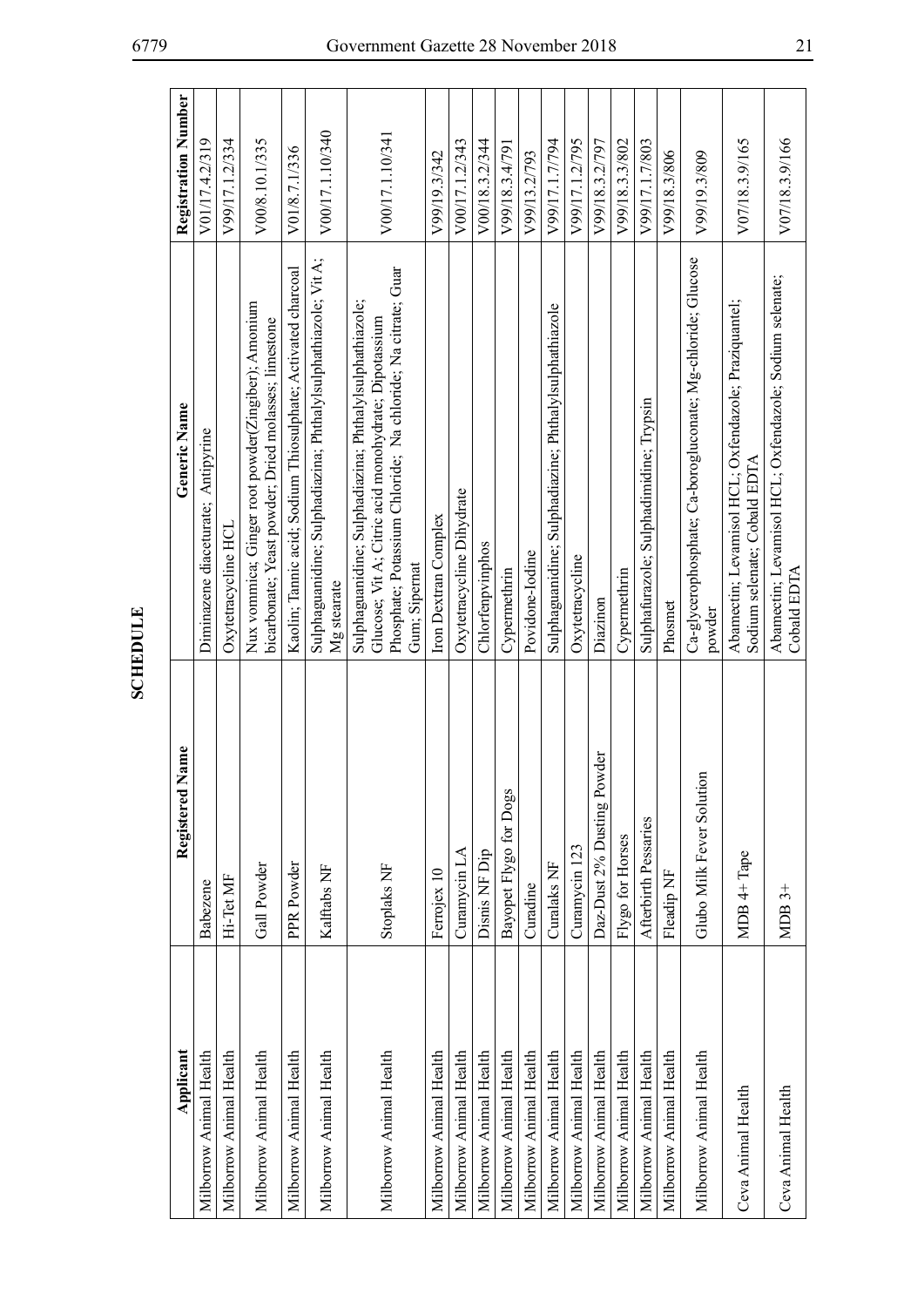| Ceva Animal Health      | Clomectin                            | Abamectin; Closantel                                                                                                                                                                                   | V07/18.3.9/167  |
|-------------------------|--------------------------------------|--------------------------------------------------------------------------------------------------------------------------------------------------------------------------------------------------------|-----------------|
| Ceva Animal Health      | Ceva Vitahep-B                       | Vit B1; Vit B2; Vit B6; Vit B12; Nicotinamide; Panthotenic acid;<br>Choline Chloride; Liver Extract                                                                                                    | V07/19.4/168    |
| Ceva Animal Health      | Cevaprim                             | Sulfamethoxazole; Trimethoprim                                                                                                                                                                         | V07/17.1.7/169  |
| Ceva Animal Health      | Ceva Vitagrow                        | sulphate; Cu sulphate; Zn sulphate; Mn sulphate; Nicotinamide;<br>Panthotenate; Methionine; Choline Chloride; Mg Chloride; Co<br>Vit A; Vit D3; Vit B1; Vit B2; Vit B6; Vit B12; Vit E; Ca<br>Inositol | V07/19.2/170    |
| Ceva Animal Health      | Ceva B-Forte                         | Vit B1; Vit B2; Vit B6; Vit B12; Nicotinamide; Pantothenic acid                                                                                                                                        | V07/19.1/171    |
| Ceva Animal Health      | Ceva Phospho-B                       | Na glycerophosphate; Vit B12; VitB6; Pantothenic acid; Methyl<br>paraben                                                                                                                               | V07/19.2/172    |
| Ceva Animal Health      | Ceva VitE-Se                         | Vitamine E acetate; Na-selenate                                                                                                                                                                        | V07/19.2/174    |
| Ceva Animal Health      | Cevatet Spray                        | Oxytetracycline HCL; d-Panthenol; Gentian Violet                                                                                                                                                       | V07/17.1.2/175  |
| Ceva Animal Health      | Coglamune                            | C.perfringens type C; Epsilon toxoid of C.perfringens type D<br>Alpha toxoid of C.perfringens type A; Beta toxoid of                                                                                   | V06/24.4/179    |
| Ceva Animal Health      | <b>MDB</b> Abasantel Drench          | Abamectin; Closantel                                                                                                                                                                                   | V08/18.1.2/329  |
| Ceva Animal Health      | <b>Tick Grease</b>                   | Cypermethrin                                                                                                                                                                                           | V99/18.3.3/332  |
| Ceva Animal Health      | Tripple Two-LA                       | Oxytetracycline HCL                                                                                                                                                                                    | V96/17.1.2/766  |
| Avet Corporation        | SWAVET Elbezole 10                   | Albendazole                                                                                                                                                                                            | V08/18.1.1/226  |
| Avet Corporation        | SWAVET Iver-Inject                   | Ivermectin                                                                                                                                                                                             | V08/18.1.2/230  |
| <b>Avet Corporation</b> | SWAVET Cymatraz                      | Amitraz; Cypermethrin                                                                                                                                                                                  | V08/18.3.4/231  |
| Avet Corporation        | nazene<br>SWAVET Crede-Bab-Mir       | Diminazene diaceturate                                                                                                                                                                                 | V08/17.4.2/232  |
| Avet Corporation        | Crede-Mintic-Eximec                  | Ivermectin                                                                                                                                                                                             | V01/18.1.2/693  |
| <b>Avet Corporation</b> | Ecto-Perthrin                        | Cypermethrin                                                                                                                                                                                           | V08/18.3.3/223  |
| Zoetis                  | $\vec{e}$<br>Terramycin IU Super Obl | Oxytetracycline hydrochloride                                                                                                                                                                          | V16/17.1.2/1353 |
| Zoetis                  | Farrowsure Plus B                    | Parvovirus; Erysipelothrix rhusiopathiae; Leptospira bratislava;<br>L.canicola; L.grippotyphosa; L.hardjo; L.icterohaemrrahiae;<br>L.pomona                                                            | V03/24.5/215    |
| Zoetis                  | Coryza Vac                           | Haemophilis gallinarium bacterin                                                                                                                                                                       | V97/24.3/602    |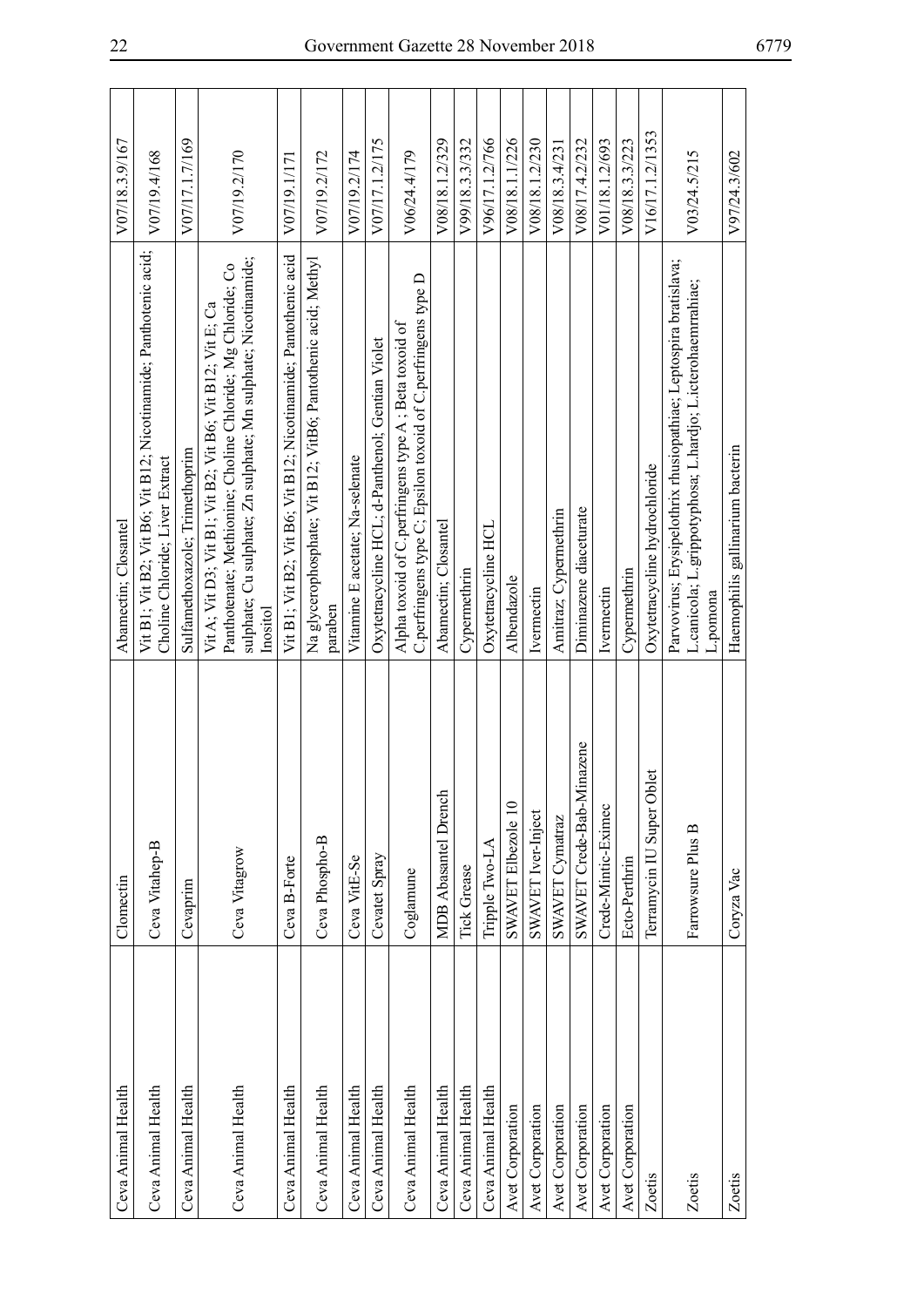| Zoetis | Cydectin Weanerguard with Selenium and<br>Vitamin B <sub>12</sub> | Cl.novyi type B; Cl.tetani; Corynebacterium pseudotuberculosis-<br>Moxidectin; Cl.perfringens type D; Cl.chauvoei; Cl.septicum;<br>ovis; Selenium; Vit.B12                                     | V09/18.1.8/880 |
|--------|-------------------------------------------------------------------|------------------------------------------------------------------------------------------------------------------------------------------------------------------------------------------------|----------------|
| Zoetis | Cydectin plus Fluke                                               | Moxidectin; Triclabendazole                                                                                                                                                                    | V03/18.1.8/587 |
| Zoetis | Duramune Max Pv                                                   | Canine Parvo virus                                                                                                                                                                             | V03/24.1/946   |
| Zoetis | Duramune Max PC                                                   | Canine Parvo virus; Canine Corona virus                                                                                                                                                        | V03/24.1/947   |
| Zoetis | Duramune Max 5                                                    | Canine Distemper virus; Canine Adeno virus; Canine<br>Parainfluenza virus; Canine Parvo virus                                                                                                  | V03/24.1/948   |
| Zoetis | Duramune Max 5/4L                                                 | Parainfluenza virus; Canine Parvo virus; Leptospira canicola;<br>Canine Distemper virus; Canine Adeno virus; Canine<br>L.icterohaemorrhagiae; L.grippityphosa; L.pamoa                         | V03/24.1/950   |
| Zoetis | Duramune Max 5-CvK                                                | Parainfluenza virus; Canine Parvo virus; Canine Corona virus<br>Canine Distemper virus; Canine Adeno virus; Canine                                                                             | V03/24.1/949   |
| Zoetis | Duramune Max 5-CvK/4L                                             | Parainfluenza virus; Canine Parvo virus; Canine Corona virus;<br>Leptospira canicola; L.icterohaemorrhagiae; L.grippityphosa;<br>Canine Distemper virus; Canine Adeno virus; Canine<br>L.pamoa | V03/24.1/951   |
| Zoetis | Duramune Adult C3                                                 | Canine Distemper virus; Canine Adeno virus type 2; Canine<br>Parvo virus                                                                                                                       | V07/24.1/953   |
| Zoetis | Duramune Adult C4                                                 | Canine Distemper virus; Canine Adeno virus type 2; Canine<br>Parainfluenza virus; Canine Parvo virus                                                                                           | V07/24.1/954   |
| Zoetis | Fel-O-Guard Plus 4+LvK                                            | Feline Rhinotracheitis virus; Feline Calici virus; Feline<br>Chlamydia psittaci; Feline Leukaemia virus                                                                                        | V07/24.2/952   |
| Zoetis | Fel-O-Vax FIV                                                     | Feline Immunodeficiency virus                                                                                                                                                                  | V03/24.2/945   |
| Zoetis | Fel-O-Vax IV + Calicivax                                          | Feline Viral Rhinotracheitis; Feline Calici virus; Feline<br>Panleukopaenia virus; Feline Chlamydophila felis                                                                                  | V01/24.2/944   |
| Zoetis | Fel-O-Vax LV-K IV + Calicivax                                     | Feline Viral Rhinotracheitis; Feline Calici virus; Feline<br>Panleukopaenia virus; Feline Leukaemia virus; Feline<br>Chlamydophila felis                                                       | V09/24.2/943   |
| Zoetis | Fel-O-Vax PCT + Calicivax                                         | Feline Viral Rhinotracheitis; Feline Calici virus; Feline<br>Panleukopaenia virus                                                                                                              | V09/24.2/942   |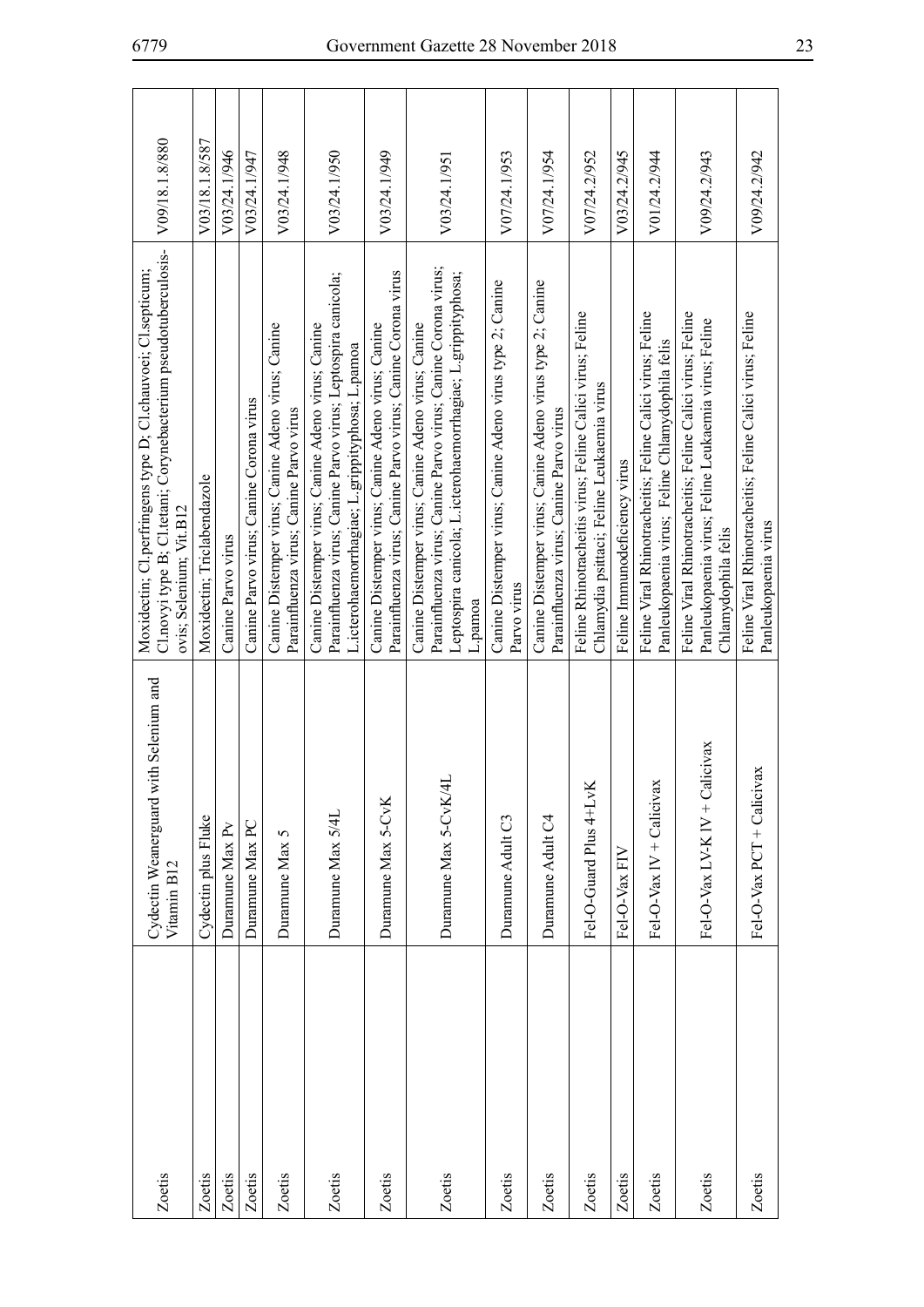| Zoetis                | LeptoVax 4/C                        | icterohaemorrhagiae; L. grippotyphosa; L. pomona<br>Canine Corona virus; Leptospira canicola; L.                                                           | V07/24.1/955    |
|-----------------------|-------------------------------------|------------------------------------------------------------------------------------------------------------------------------------------------------------|-----------------|
| Zoetis                | ND La Sota                          | Virol fluids                                                                                                                                               | V01/24.3/583    |
| Zoetis                | Rabvac 3 TF83                       | Rabies viral fluid antigen                                                                                                                                 | V09/24.1/691    |
| Zoetis                | Bio-Cox 120G                        | Salinomycin Sodium                                                                                                                                         | V02/25.1/843    |
| Zoetis                | BMD Soluble 50%                     | Bacitracin Methylene Disalicylate                                                                                                                          | V04/8.7.2/511   |
| Zoetis                | Special Formula 17900 Forte         | sulphate, Sodium novobiocin, Dihydrostreptomycin sulphate,<br>Hydrocortisone acetate, Hydrocortisone sodium succinate<br>Pencillin G procaine, Polymyxin B | V17/16.1/1395   |
| Zoetis                | Cydectin Se Oral Drench             | Moxidetin; Sodium Selenate                                                                                                                                 | V04/18.1.8/548  |
| Zoetis                | Cydectin 0.2% Oral Solution         | Moxidectin                                                                                                                                                 | V97/18.1.2/856  |
| Zoetis                | Cydectin Eweguard                   | Moxidectin; Pulpy Kidney, Black Quarter; Malignant Oedema,<br>Gangrene, Tetanus, Caseous Lymphadenitis                                                     | V16/18.1.9/1381 |
| Zoetis                | Scourguard 3(K)/C                   | Bovine Rotavirus & Coronavirus; C.perfringens type C; K99<br>E.coli bacterin                                                                               | V03/24.4/216    |
| Zoetis                | Bovishield 4                        | Bovine Rhinotracheitis Virus; Bovine Viral Diarrhea Virus;<br>Parainfluenza3 Virus; Bovine Respiratory Syncytial Virus                                     | V00/24.4/218    |
| Zoetis                | Iwormer<br>Canex 4 Multispectrum Al | Pyrantel pamoate; Oxantel Pamoate; Praziquantel                                                                                                            | V02/18.1.8/222  |
| Zoetis                | Glanvac 3S B12                      | Pefringens Type D; Clostridium Tetani; Hydroxocobalamin<br>Corynebacterium pseudotuberculosis (Ovis); Clostridium<br>Acetate                               | V13/24.4/1198   |
| Fort Dodge            | Rabvac 3                            | Inactivated Rabies fluid                                                                                                                                   | V01/24.1/580    |
| Zoetis                | Barricade                           | Cypermethrin                                                                                                                                               | V91/13.8/1164   |
| Janssen Pharmaceutica | Ucarcan 420                         | Gluteraldehydrate                                                                                                                                          | V95/13.1/373    |
| Janssen Pharmaceutica | Ripercol-L Injectable Solution      | Levamisole                                                                                                                                                 | V95/18.1.4/382  |
| Janssen Pharmaceutica | Nemacide Oral Solution              | Tetramisole HCL                                                                                                                                            | V95/18.1.4/385  |
| Janssen Pharmaceutica | Spasmentral                         | Benzetimide HCL                                                                                                                                            | V95/8.6./386    |
| Janssen Pharmaceutica | Spartix Oral tablets                | Carnidazole                                                                                                                                                | V95/17.4/389    |
| Janssen Pharmaceutica | L-Spartakon Oral tablets            | Levamisole HCL                                                                                                                                             | V95/18.1.4/390  |
| Janssen Pharmaceutica | Appertex Oral tablets               | Clazuril                                                                                                                                                   | V95/17.4.1/392  |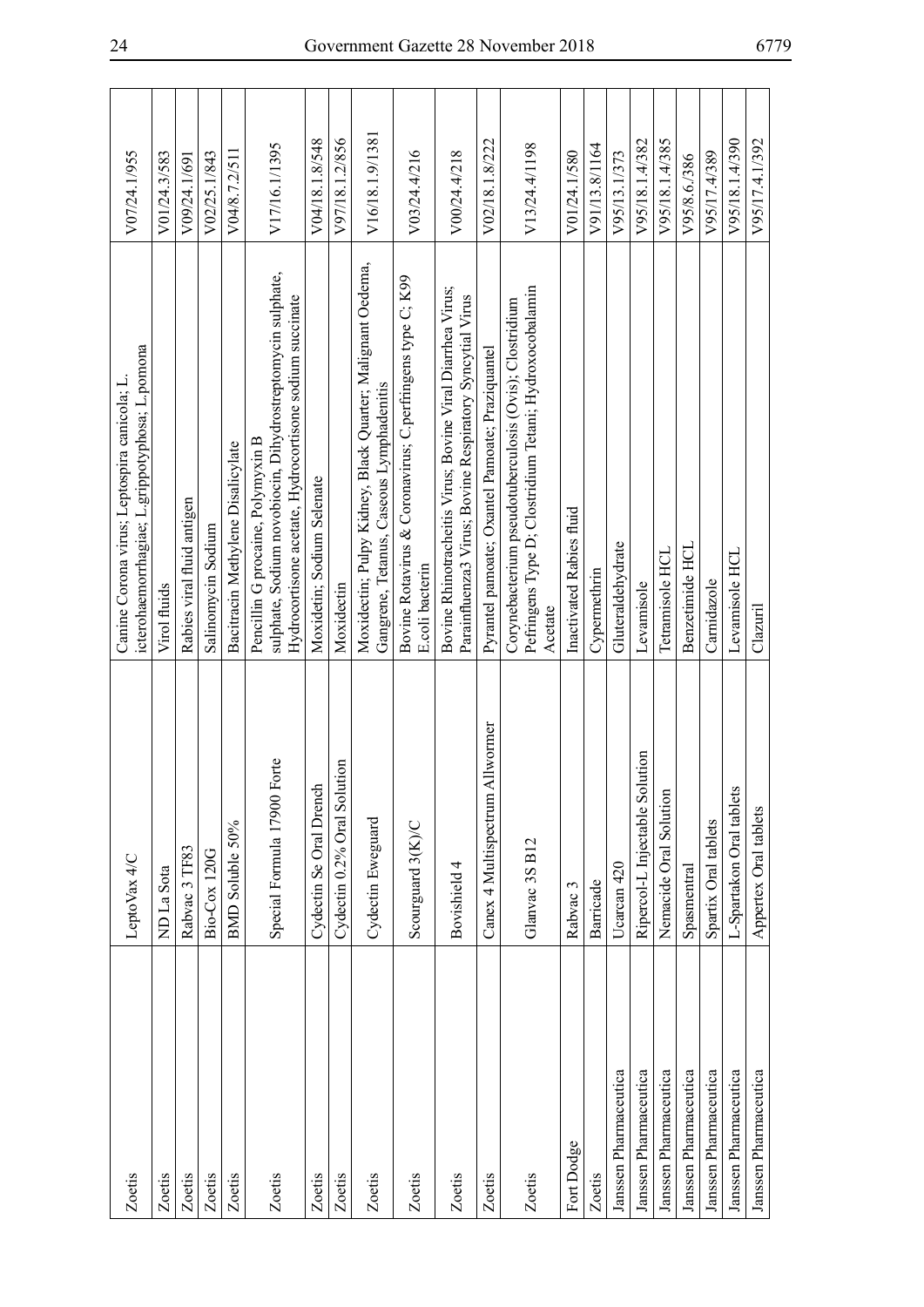| Janssen Pharmaceutica | Superzole 10%                                     | Fenbendazole                                                                                                                                          | V95/18.1.1/393  |
|-----------------------|---------------------------------------------------|-------------------------------------------------------------------------------------------------------------------------------------------------------|-----------------|
| Janssen Pharmaceutica | Superzole 2.5%                                    | Fenbendazole                                                                                                                                          | V95/18.1.1/394  |
| Janssen Pharmaceutica | <b>Barricade</b>                                  | Cypermethrin                                                                                                                                          | V91/18.3.3/396  |
| Janssen Pharmaceutica | Bivatop 200 LA                                    | Oxytetracycline dihydrate                                                                                                                             | V95/17.1.2/398  |
| Janssen Pharmaceutica | Quantum R                                         | Inactivated Flury LEP virus                                                                                                                           | V95/24.1/399    |
| Novartis              | than $2.0$ kg<br>Milbemax for Cats more           | Milbemycin oxime; Praziquantel                                                                                                                        | V03/18.1.8/409  |
| Novartis              | Milbemax for Kittens & small Cats 0.5<br>$2.0$ kg | Milbemycin oxime; Praziquantel                                                                                                                        | V03/18.1.8/410  |
| Novartis              | Fasinex                                           | Triclabendazole                                                                                                                                       | V90/18.1.1/1209 |
| Fort Dodge            | Promeris Duo for Dogs                             | Metaflumizone; Amitraz                                                                                                                                | V06/18.3.9/543  |
| Fort Dodge            | ProMeris for Cats                                 | Metaflumizone                                                                                                                                         | V06/18.3/544    |
| Fort Dodge            | Colombovac Paratyphus                             | Salmonella typhimurium                                                                                                                                | V01/24.3/576    |
| Fort Dodge            | Suvaxyn L                                         | Leptospira canicola; L.hardjo; L.pomona; L.grippotyphosa;<br>L.icterohaemorrhagica                                                                    | V01/24.4/579    |
| Fort Dodge            | Suvaxyn P                                         | Porcine parvovirus                                                                                                                                    | V01/24.5/581    |
| Fort Dodge            | Suvaxyn AR/T/E                                    | Bordetella bronchiseptica; Pasteurella multicida sero type D;<br>Erysipelothrix rhussiopathie                                                         | V01/24.5/582    |
| Fort Dodge            | spray<br>Defiance Topical: aerosol                | Chlorfenvinphos                                                                                                                                       | V04/18.3.2/591  |
| Fort Dodge            | Vetdectin Eweguard                                | Cl.novyi type B; Cl.tetani; Corynebacterium pseudotuberculosis<br>Moxidectin; Cl.perfringens type D; Cl.chauvoei; Cl.septicum;<br>ovis                | V97/18.1.8/593  |
| Fort Dodge            | Suvaxyn PLE $+ B$                                 | canicola; L.pomona; L.icterohaemorrhagiae; L.grippotyphosa;<br>Porcine Parvovirus; Erysipelothrix rhusiopathiae; Leptospira<br>L.hardjo; L.bratislava | V01/24.4/595    |
| Fort Dodge            | Vetdectin Weanerguard                             | Cl.novyi type B; Cl.tetani; Corynebacterium pseudotuberculosis<br>Moxidectin; Cl.perfringens type D; Cl.chauvoei; Cl.septicum;<br>ovis                | V97/18.1.8/596  |
| Fort Dodge            | HerdFend Thrix                                    | Erysipelothrix Rhusiopathiae                                                                                                                          | V97/24.5/598    |
| Fort Dodge            | Diasidip 30                                       | Diazinon                                                                                                                                              | V97/18.3.2/599  |
| Fort Dodge            | Salcostat plus                                    | Dinitolmide; Ethopabate                                                                                                                               | V97/25.1/600    |
|                       |                                                   |                                                                                                                                                       |                 |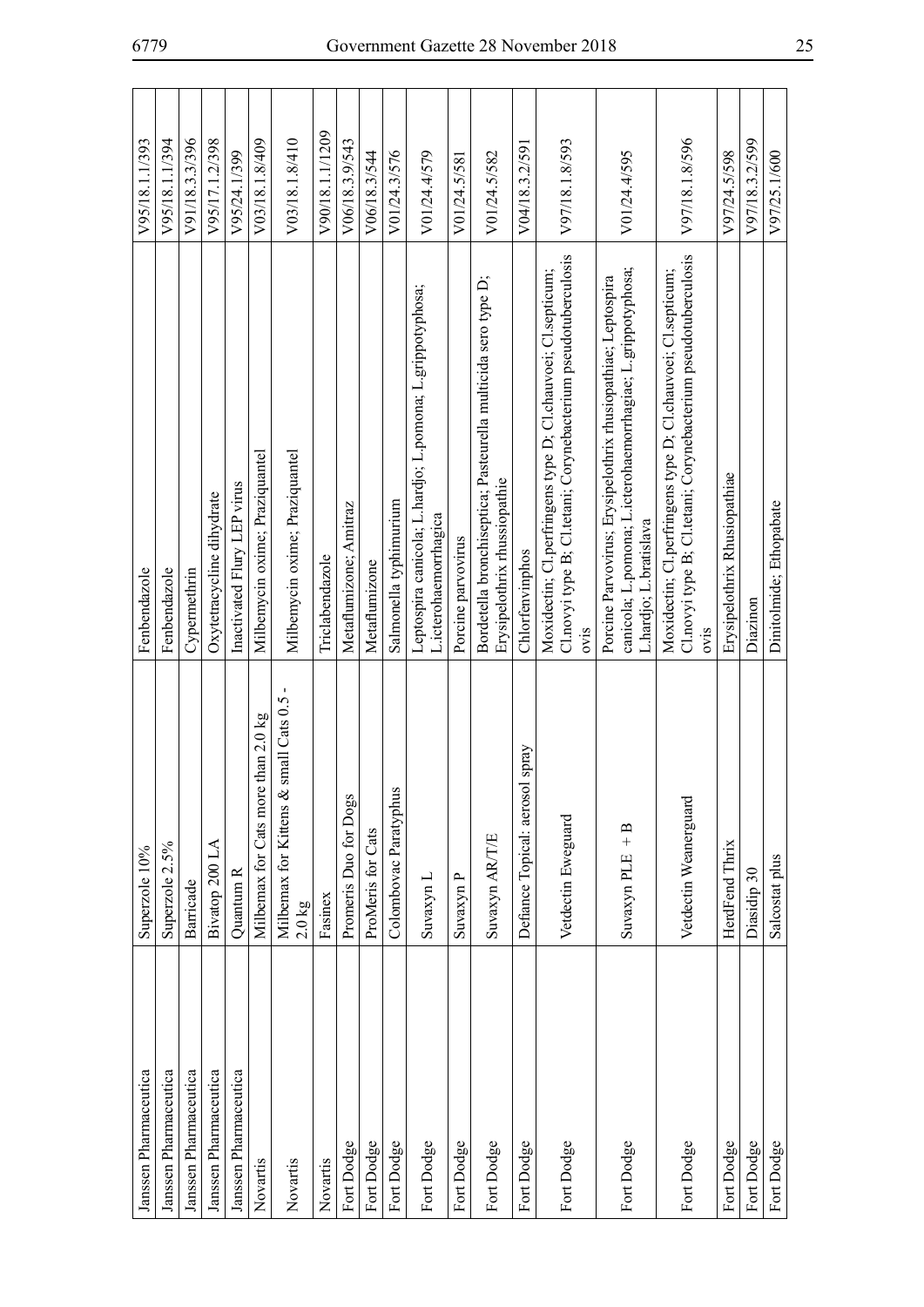| Fort Dodge | Tripple Sulpha                           | Na-Sulphamerazine; Na-Sulphathiazole; Na-Sulphadimidine;<br>Ca-lactate; MgSO4; KCL; NaCL; Vit A; Vit D3 500 000                                        | V97/17.1.10/601 |
|------------|------------------------------------------|--------------------------------------------------------------------------------------------------------------------------------------------------------|-----------------|
| Fort Dodge | Webster's Bovine Ephemoral Fever Vaccine | Bovine Ephemoral Fever virus                                                                                                                           | V09/24.4/692    |
| Fort Dodge | Supona Angora Goat Dip                   | Chlorfenvinphos                                                                                                                                        | V97/18.3.2/835  |
| Fort Dodge | Suvaxyn MaternaFend 4                    | E.coli                                                                                                                                                 | V97/24.5/839    |
| Fort Dodge | Triangle $4 + PH-K$                      | BVD virus antigen; IBR virus antigen; BRS virus antigen; PI3<br>virus antigen                                                                          | V97/24.4/840    |
| Fort Dodge | Supona 30                                | Chlorfenvinphos                                                                                                                                        | V97/18.3.2/844  |
| Fort Dodge | Sunitik                                  | Fenvalerte                                                                                                                                             | V97/18.3/846    |
| Fort Dodge | Sumiplus                                 | Chlorfenvinphos; Esfenvalerate                                                                                                                         | V97/18.3.2/850  |
| Fort Dodge | Renegade                                 | Alphacypermethrin                                                                                                                                      | V97/18.3.3/851  |
| Fort Dodge | Pampass Original                         | Flufenoxuron                                                                                                                                           | V97/18.3/852    |
| Fort Dodge | Equiguard Horse Wormer                   | Dichlorvos                                                                                                                                             | V97/18.1.7/853  |
| Fort Dodge | Equest Gel                               | Moxidectin                                                                                                                                             | V97/18.1.2/854  |
| Fort Dodge | Definace                                 | Chlorfenvinphos                                                                                                                                        | V97/18.3.2/855  |
| Fort Dodge | Atgard Pig Wormer                        | Dichlorvos                                                                                                                                             | V97/18.1.7/858  |
| Fort Dodge | Coli-Rid Oral                            | Na-sulfachlorpyridazine; Trimethoprim; Phenoxyethanol                                                                                                  | V97/17.1.7/859  |
| Fort Dodge | Pyramid 4                                | BVD virus; IBR virus; BRSV virus; PI3 virus                                                                                                            | V97/24.4/860    |
| Fort Dodge | Protaid                                  | Chlorfenvinphos; Alphacypermethrin                                                                                                                     | V97/18.3.9/861  |
| Fort Dodge | Vaxall 8                                 | Cl.septicum toxoid; Cl.novyi type B toxoid; Cl.tetani toxoid;<br>Cl.perfringens type C toxoid; Cl.perfringens type D toxoid;<br>Cl.chauvoei anaculture | V97/24.4/862    |
| Fort Dodge | Vaxall 6                                 | type B toxoid; Cl.tetani toxoid; C.Pseudotuberculosis (ovis);<br>Cl.perfringens type D toxoid; Cl.septicum toxoid; Cl.novyi<br>Cl.chauvoei anaculture  | V97/24.4/863    |
| Fort Dodge | Fel-O-Vax Lv-K*IV                        | FeLV virus; FPV virus; FCV virus; FVR; FCP                                                                                                             | V97/24.2/897    |
| Fort Dodge | Duramune PC                              | Canine Corona virus; Canine Parvo virus                                                                                                                | V01/24.1/941    |
| Fort Dodge | Fel-O-Vax IV                             | FPV virus; FCV virus; FVR virus; FPN virus                                                                                                             | V01/24.2/994    |